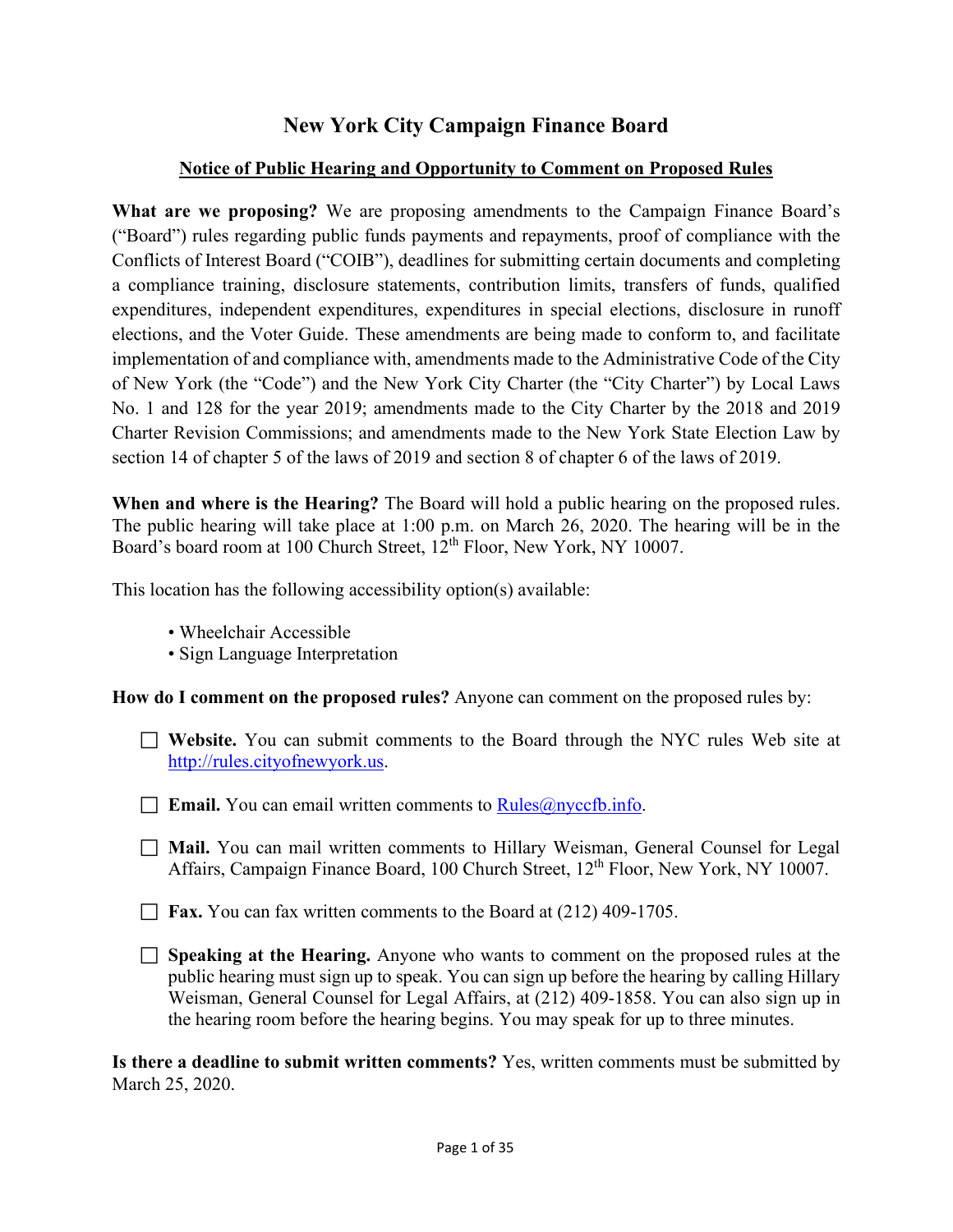**Do you need assistance to participate in the Hearing?** You must tell Hillary Weisman if you need a reasonable accommodation of a disability at the Hearing. You must tell us if you need a sign language interpreter. You can tell us by mail at the address given above. You may also tell us by telephone at (212) 409-1800. You must tell us by March 23, 2020.

**Can I review the comments made on the proposed rules?** You can review the comments made online on the proposed rules by going to the website a[t http://rules.cityofnewyork.us/.](http://rules.cityofnewyork.us/) A few days after the hearing, copies of all comments submitted online, copies of all written comments, and a summary of oral comments concerning the proposed rules will be available to the public on the Board's website a[t www.nyccfb.info.](http://www.nyccfb.info/)

**What authorizes the Board to make these rules?** Sections 1043, 1052(a)(8), and 1052(a)(15)(e) of the City Charter and sections 3-701 *et seq.* of the Code authorize the Board to make these proposed rules. These rules were included in the Board's regulatory agenda for the 2020 fiscal year.

**Where can I find the Board's rules?** The Board's rules are in title 52 of the Rules of the City of New York and on the Board's website at [http://www.nyccfb.info/law/rules](https://www.nyccfb.info/law/rules).

**What rules govern the rulemaking process?** The Board must meet the requirements of Section 1043 of the City Charter when creating or changing rules. This notice is made according to the requirements of Section 1043 of the City Charter.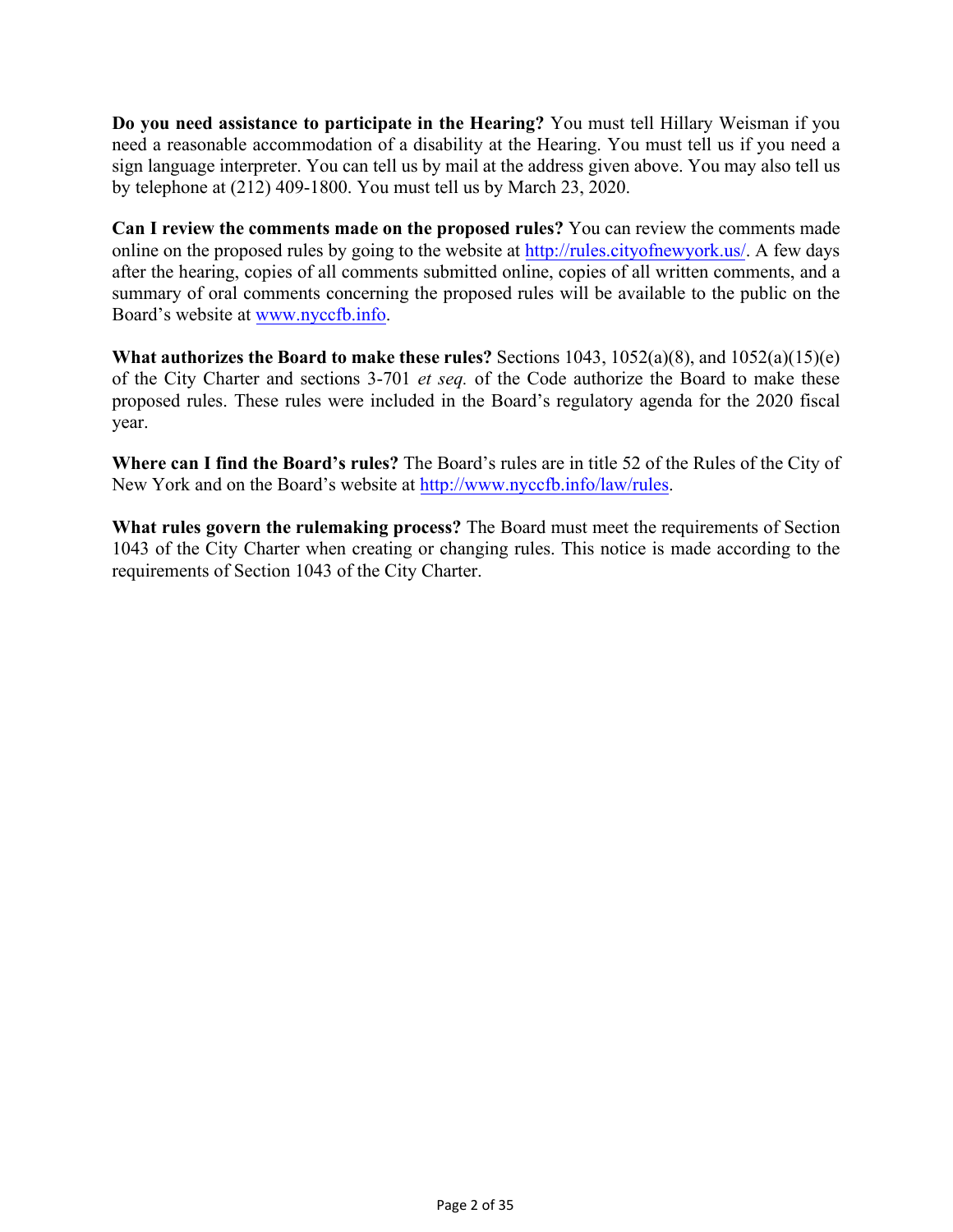## **Statement of Basis and Purpose of Proposed Rules**

The Campaign Finance Board (the "CFB" or "Board") is a nonpartisan, independent City agency that empowers New Yorkers to make a greater impact in elections. The CFB administers the City's campaign finance system, overseeing and enforcing the regulations related to campaign finance and holding candidates accountable for using public funds responsibly. The CFB publishes detailed public information about money raised and spent in City elections by candidates and independent spenders, and engages and educates voters through community outreach, the Voter Guide, and the Debate Program.

The CFB is proposing amendments to several of its rules regarding public funds payments and repayments, registration and certification, proof of compliance with the Conflicts of Interest Board ("COIB"), deadlines for submitting certain documents and completing a compliance training, disclosure statements, contribution limits, transfers of funds, qualified expenditures, independent expenditures, expenditures in special elections, and the Voter Guide.

The CFB is proposing these amendments to improve the administration of the Campaign Finance Program and to conform to, and facilitate implementation of and compliance with, amendments made to the City Charter by the 2018 and 2019 Charter Revision Commissions; Local Laws No. 1 and 128 for the year 2019, codified in sections 3-702, 3-703, 3-704, 3-705, 3-706, 3-708, 3-709, 3-709.5, 3-710, 3-713, 3-720, 3-801, and 12-110 of the Administrative Code of the City of New York (the "Code") and sections 1052 and 1152 of the City Charter; section 14 of chapter 5 of the laws of 2019, codified in section 8-100(1) of the New York State Election Law; and section 8 of chapter 6 of the laws of 2019, codified in § 8-600 of the New York State Election Law.

The following is a summary of the substantive changes.

#### **Summary of Proposed Rules**

## **Chapter 1**

Section 1-02 is amended to update the definition of "optional early public funds repayment" to reflect the fact that there are now multiple public funds payments made before the ballot is set. Additionally, the definitions of "election" and "transfer" are amended to account for the removal of runoff elections (*see also* Chapter 16).

Section 1-04(a)(iii) is amended to clarify that if a scheduled payment date falls on a Saturday, Sunday, or legal holiday, the payment will be made on the next business day.

#### **Chapter 2**

Section 2-01 is amended to require that candidates declare an office sought when they submit a Filer Registration. Candidates may change their office sought until the certification deadline or until they receive public funds, whichever comes first. Pursuant to section 2-02(e), a declaration of office sought must also be provided with a Certification. This information is crucial to effective and efficient administration of the Campaign Finance Program, as it is required in order to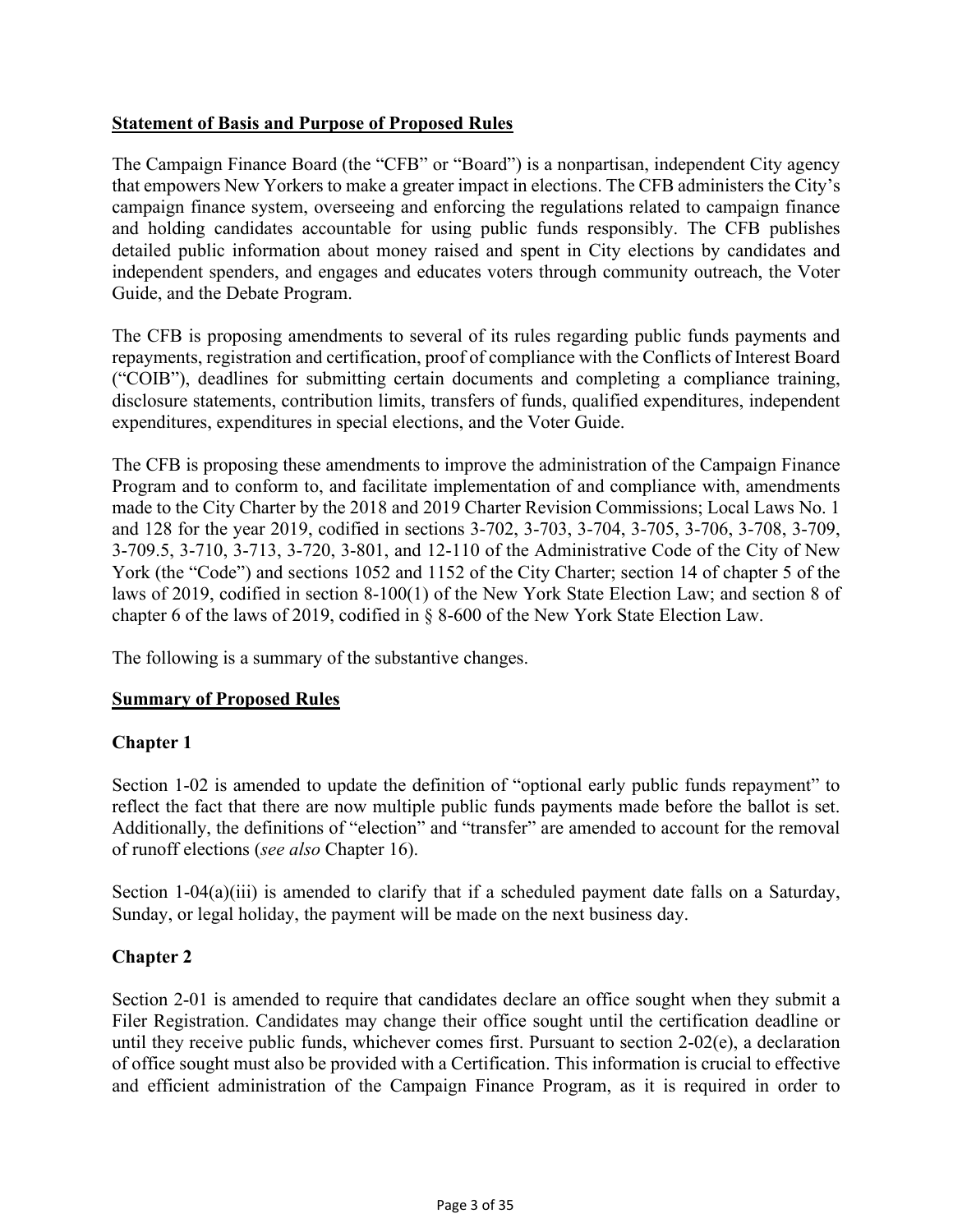determine each candidate's contribution limit, expenditure limit, threshold calculation, and total public funds payable.

Section 2-02 is amended to update the certification and rescission deadlines, in order to conform to §§ 3-703(1)(c) and 3-705(4) of the Code, as amended by Local Law No. 128 of 2019 ("Local Law 128").

Section 2-06 is amended to clarify the deadlines by which candidates must complete the CFB's pre-election compliance training. Candidates not seeking an early payment must complete the training by the final day of the disclosure period reported in the 32-day pre-primary disclosure statement, while candidates seeking an early payment must complete the training at least 15 business days before the payment is made.

## **Chapter 3**

Section 3-01(b) is amended to reflect the fact that there are now multiple public funds payments made before the ballot is set.

Section 3-01(d) is amended to provide that a candidate may be ineligible to receive public funds during the pre-election period if the candidate maintains a significant reporting variance for either receipts or expenditures, fails to report employment information or provide complete and accurate backup documentation for a significant percentage of matching claims, or fails to attend a compliance training. Reporting variances, missing employment information, and documentation error rates above a certain percentage are common indicia of inadequate internal controls and thus provide a basis for the denial of public funds. The Board has previously denied public funds based on documentation error rates and missing employment information pursuant to its internal audit standards; this amendment represents a codification of that practice. The addition of reporting variance as a factor follows a 2015 rule change requiring that candidates submit all bank statements and deposit slips concurrently with each disclosure statement. Prior to this rule change, a significant reporting variance during the pre-election period could be a result of the campaign not yet having provided up-to-date bank records. Now, an underreporting variance likely indicates significant amounts of unreported activity, while an overreporting variance likely indicates a failure to comply with the requirement to provide bank records with each disclosure statement; either scenario represents a lack of adequate internal controls and a failure to disclose key information to the Board and/or the public. The threshold amounts for determining what constitutes a "significant" reporting variance, percentage of missing employment information, and documentation error rate will be calculated for each election cycle and will be publicized on or before July 11 in the year prior to the year of the election.

Section 3-02 is amended to remove the statement that a candidate who has been disqualified from the ballot, or who is no longer opposed by a candidate who appears on the ballot, is not eligible to receive public funds, as this statement appears in section 7-01(e) as amended herein.

Section 3-05 is amended to conform to  $\S$  3-703(1)(m) and 12-110(b)(2)(a) of the Code, as amended by Local Law 128, concerning filing with the Conflicts of Interest Board.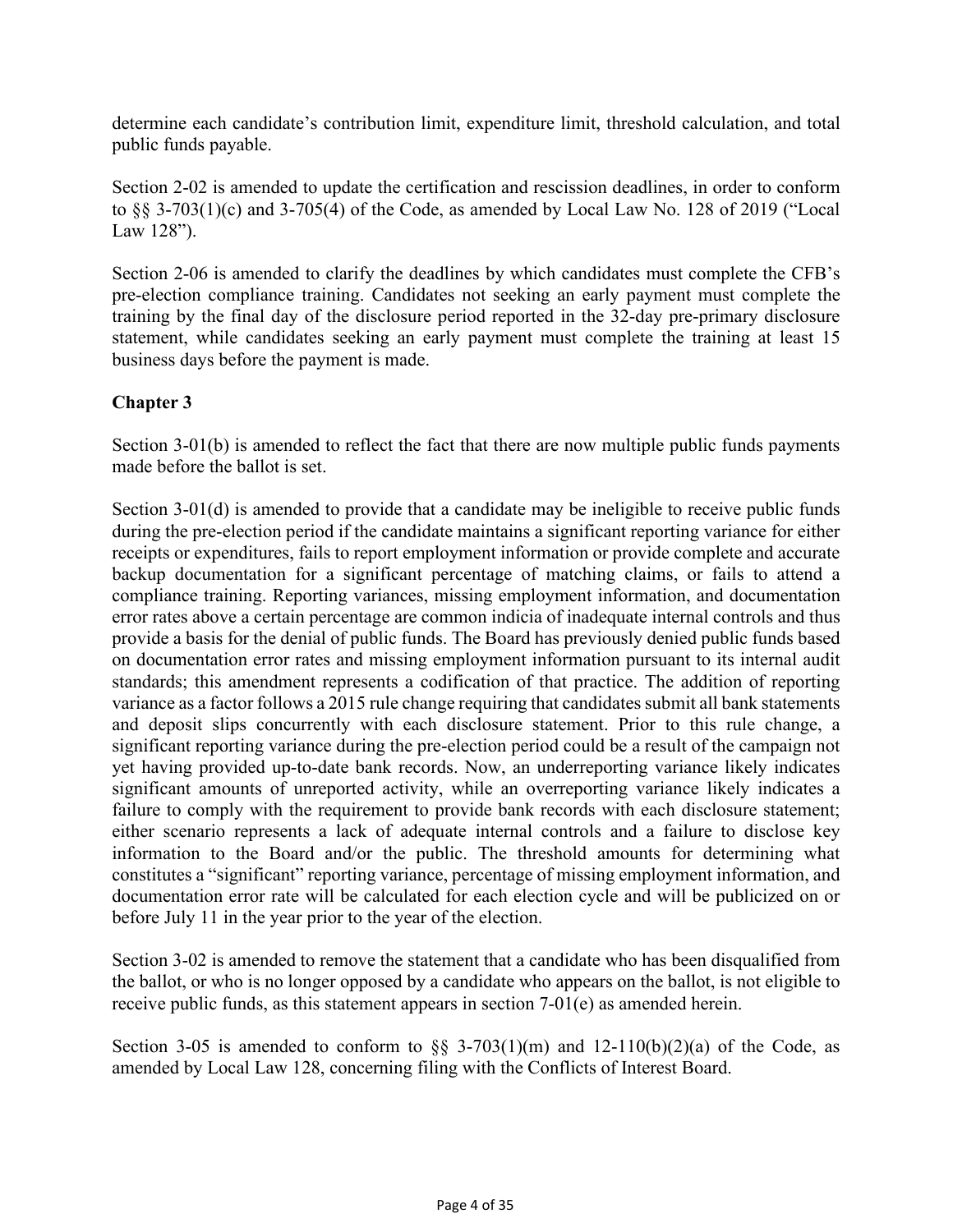## **Chapter 4**

Section 4-05(b) is amended to modify the disclosure schedule during the year of the election, in order to account for the rescheduling of the primary election from September to June per recent amendments to the State Election Law. The May 15 disclosure statement is removed, as the 32 day pre-primary disclosure statement will be due in mid-May, and a new disclosure statement is added in late August, due to the gap between the primary and general elections.

Section 4-05(c)(ii) is amended to accommodate the updates to contribution refund requirements in sections  $5-07(b)$  and (c).

Section  $4-05(c)(iv)$  is amended to change the threshold dollar amount above which contributions to political committees from a candidate's personal funds are considered contributions to, and expenditures by, that candidate's campaign.

Section  $4-05(c)(vi)$  is amended to delete the requirement that transfers of funds consist entirely of contributions previously raised by the transferor committee.

## **Chapter 5**

Section 5-01(b) is amended to update the year of the most recent contribution limit adjustment from 2018 to 2022.

A new section 5-01(c) is created to clarify that the new contribution limits, as created by the 2018 Charter revision and codified in § 3-703(1)(f) of the Code, apply to all contributions accepted by Option A candidates in the 2021 elections, regardless of when the contributions were received. Failure to refund the over-the-limit portion of contributions received at any time during the election cycle is a violation that may result in a penalty. *See also* CFB Advisory Opinion No. 2019-1.

Sections 5-07(b) and (c) are amended to provide that contribution refunds must be documented and are considered to be made on the date on which the funds cleared the committee account. The documentation provided must demonstrate that the refund cleared the committee account and was issued to the reported contributor (for example, for a refund made by check, the campaign must provide a copy of the front and back of the endorsed check as well as the corresponding committee bank statement). The sections are further amended to remove the requirement that contribution refunds be made by bank or certified check. Contribution refunds may be made electronically by ACH transfer, or using a committee check; however, the campaign assumes the risk that the contributor may not cash or deposit a committee check in a timely manner, which would delay the refund date and potentially affect the campaign's public funds eligibility and result in violations and penalties.

Section 5-08(c) is amended to provide that transfers between CFB committees are not subject to the requirement to demonstrate that transferred funds are not derived from excess or prohibited contributions. This change is to conform to  $\S 3-703(14)$  of the Code, as amended by Local Law 189 of 2016.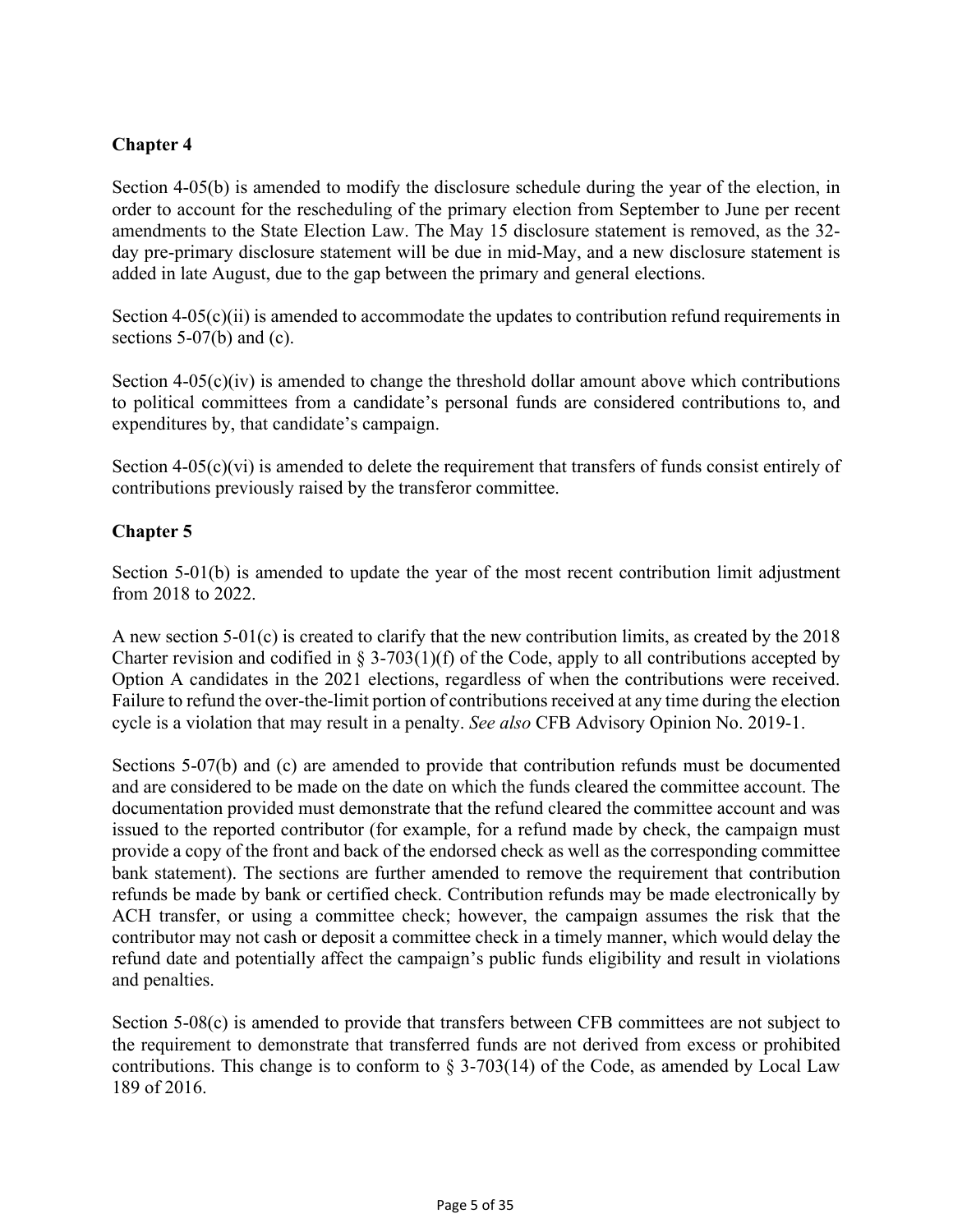## **Chapter 6**

Section 6-02(a) is amended to provide that expenditures to defend the validity of petitions may be qualified expenditures. This change is to conform to  $\S 3-704(2)(h)$  of the Code, as amended by Local Law 128.

## **Chapter 7**

Section 7-01(e) is amended to clarify that a candidate who does not appear on the ballot, or who is not opposed on the ballot, may be required to return any public funds received. This clarification is necessary because Local Law 128 provided for public funds payments beginning in December in the year prior to the election year, thus increasing the likelihood that a candidate who previously received public funds, or that candidate's sole opponent, could subsequently be disqualified from the ballot. Candidates who are not opposed on the ballot are not eligible to receive public funds for that election. *See* Admin. Code § 3-703(5).

Section 7-02(a)(iii) is relocated to new section 7-01(g) and is amended to reflect the fact that there are now multiple public funds payments made before the ballot is set. The section is also amended to remove the reference to unopposed candidates, who are covered in section 7-01(e).

Section 7-02(a) is amended to conform to the payment schedule established by  $\S$  3-705(4) of the Code, as amended by Local Law 128. Additionally, the section provides that a certified statement of need, which must be submitted in order to receive an early public funds payment, must be received at least 15 business days before the scheduled date of the payment. This is to allow CFB staff sufficient time to review statements of need and determine eligibility before issuing payments.

Section 7-02(c) is amended to clarify what may constitute "new information" for purposes of  $\S$  3-703(12) of the Code, which provides that the Board may not invalidate a matching claim that was submitted in a previously reviewed disclosure statement unless the Board learns of new information that is relevant to the eligibility for matching of the claim and that was not available to the Board at the time of the initial review. New information may include, but is not limited to, information relevant to the candidate's eligibility to receive public funds generally, including the submission of a Certification not previously submitted, and information relevant to determining which contribution limit is applicable to the candidate, such as a declaration or change of the office sought.

Section 7-02(d) is amended to modify the characterization of public funds payments as being for the primary or general election. This change is to accommodate both the increased amount of time between the primary and general elections, due to the primary being rescheduled from September to June, and the additional early public funds payment dates created by § 3-705(4) of the Code, as amended by Local Law 128. Public funds payments will not be characterized as for the primary or general election, but no candidate may receive more than the maximum public funds payable amount for a single election prior to the day after the day of the primary election. For example, a City Council candidate who anticipates running in both the primary and general elections may submit sufficient valid matching claims to be eligible for public funds totaling \$168,888 for the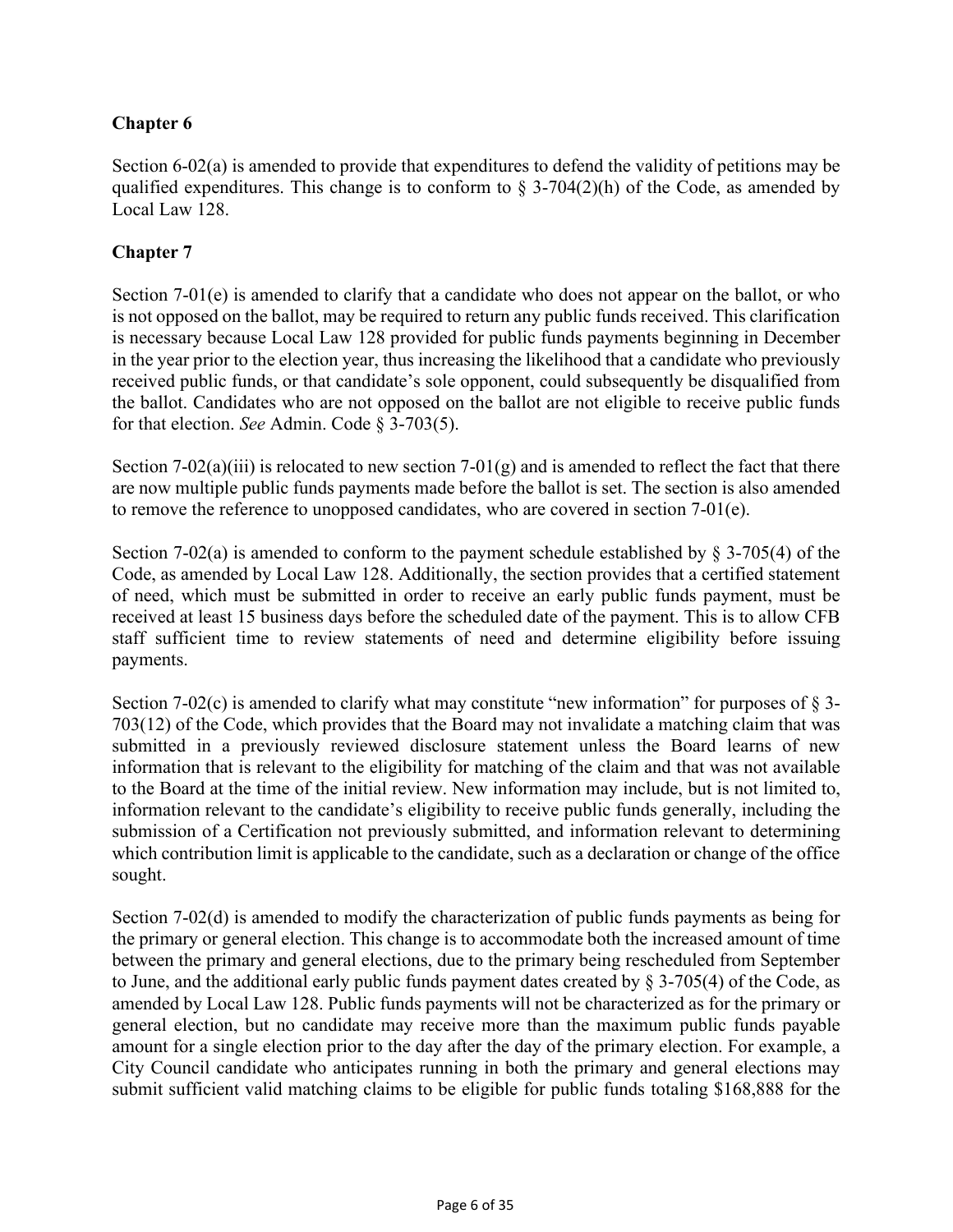primary and \$168,888 for the general, totaling \$337,776. However, that candidate would only receive \$168,888 prior to the primary election. On the first payment date after the primary election, the candidate could receive an additional \$168,888 (less the 5% withholding assessed pursuant to Board Rule 7-06 and § 3-705(4) of the Code).

Section 7-04 is amended to conform to § 3-705(7) of the Code, as amended by Local Law 128, which requires that, in order for a candidate to receive either an early public funds payment or public funds payments totaling more than 25% of the maximum payable amount, either 1) the candidate must submit a certified statement of need attesting that one or more enumerated conditions applies, 2) the candidate must be opposed in an election for an office for which no incumbent is seeking re-election, or 3) the candidate must be opposed by a candidate who has received public funds for the election in question.

Section 7-06 is amended to provide that the Board may withhold an amount equal to the amount of any contributions made, solicited, or otherwise received in violation of the law, including contributions from a prohibited source and over-the-limit contributions (for which only the excess portion would be withheld), pending refund of the contribution (or excess portion, as applicable) to the contributor or disgorgement to the Public Fund. Previously, the Board's policy was to deem a candidate ineligible to receive a pre-election public funds payment if the candidate had received and failed to refund any prohibited or over-the-limit contributions. By providing a less severe consequence for failing to refund such contributions in a timely manner, this change will reduce the burden on campaigns that do not have additional compliance issues.

## **Chapter 9**

Section 9-02(f) is amended to clarify that a candidate who is no longer opposed by a candidate who appears on the ballot may not spend public funds for any purpose other than the payment of liabilities previously incurred for qualified expenditures. Candidates who are not opposed on the ballot are not eligible to receive public funds for that election. *See* Admin. Code § 3-703(5). Additionally, section 9-02(h) is amended and section 9-02(i) is added to clarify that a candidate may be required to repay public funds due to either failing to satisfy the requirements to actively campaign for office, or ceasing to actively campaign for office. Section 9-02(j) (previously section  $9-02(h)$ ) is added to clarify that a candidate may be required to repay public funds if the candidate fails to appear on the ballot or be opposed on the ballot. If a candidate who received public funds fails to actively campaign, that candidate may be required to repay all public funds received. If a candidate who received public funds ceases to actively campaign, that candidate may not incur additional expenditures and may be required to repay all public funds previously received, less the amount of any qualified expenditures made before the candidate ceased campaigning. *See* Admin. Code  $\S$  3-710(3). These amendments are necessary because Local Law 128 provided for public funds payments beginning in December in the year prior to the election year, thus increasing the likelihood that a candidate could receive public funds and subsequently drop out of the race or be disqualified from the ballot.

# **Chapter 13**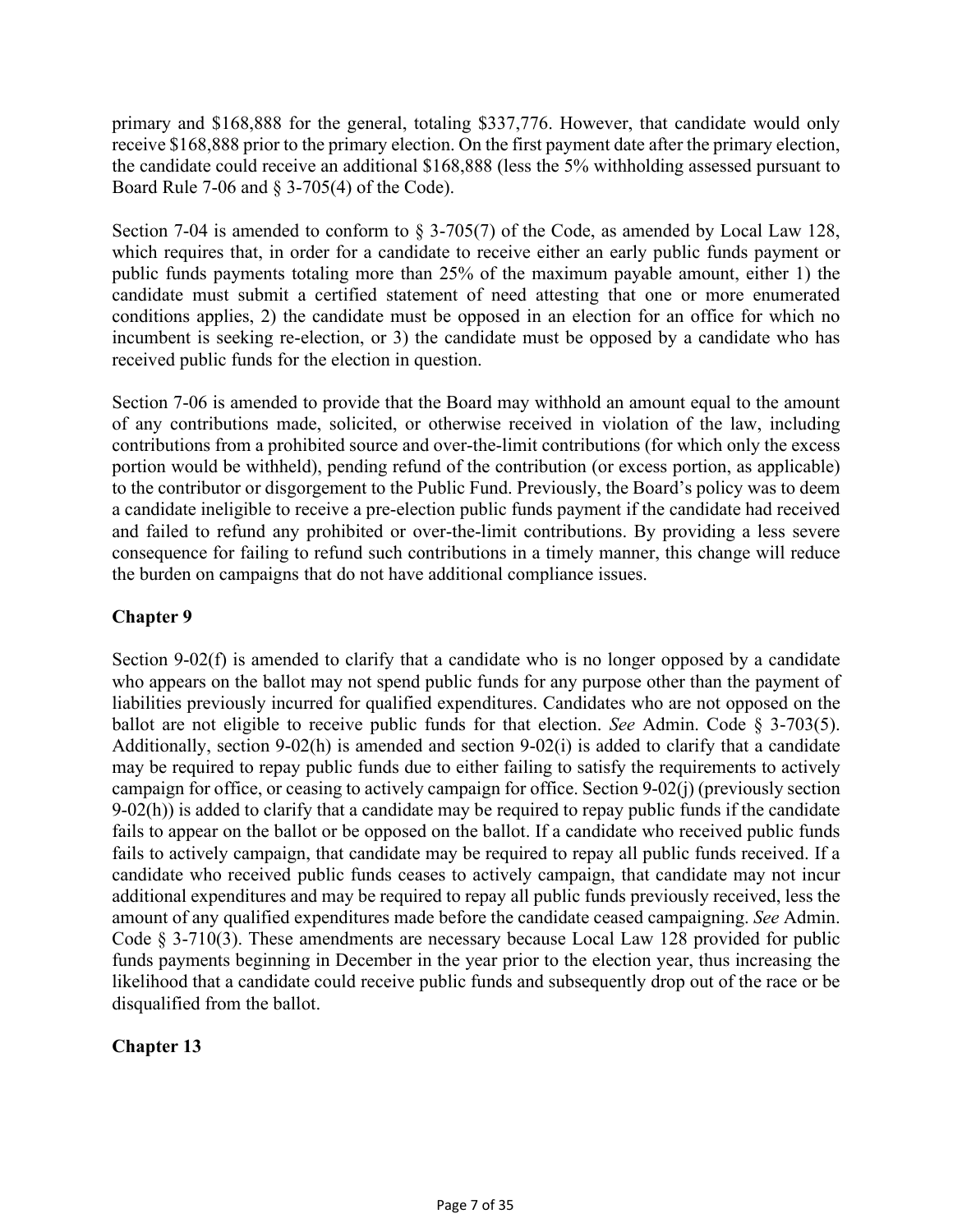Section 13-02(a)(viii) is amended to accommodate the updates to contribution refund requirements in sections 5-07(b) and (c).

## **Chapter 14**

Section 14-01 is amended to expand the definition of "electioneering communication" to include communications disseminated within 60 (previously 30) days of a primary election. This change is to account for recent changes to the election calendar, in particular the establishment of early voting, codified in § 8-600 of the Election Law.

Section 14-03(a) is amended to align the independent expenditure disclosure schedule with the campaign disclosure schedule.

## **Chapter 15**

Section 15-03(e) is amended to provide that expenditures incurred outside of the calendar year in which a special election is held are presumed not to be qualified, unless the proclamation and the special election occur in different calendar years.

Section 15-04(e) is amended to reflect the threshold dollar amounts and payment dates for special elections stated in §§ 3-703(2), 3-705(4), 3-709(5) of the Code, as amended by Local Law 128.

## **Chapter 16**

Chapter 16 is repealed. New section 1057-g of the City Charter, implementing ranked choice voting in citywide elections beginning on January 1, 2021, renders runoff elections unnecessary. References to runoff elections are deleted throughout the rules.

## **Chapter 17**

Sections  $16-02(b)(i)$  and (iii) (previously sections  $17-02(b)(i)$  and (iii)) are amended to allow for Voter Guide submissions between the primary and general elections. Previously, final general election Voter Guide statements were required to be submitted prior to the primary election, and no modifications could be made thereafter. As the primary election will now be held in June rather than September, the additional time between the primary and general elections allows for more flexibility in the submission schedule.

Additionally, the entirety of Chapter 17 is renumbered to become the new Chapter 16.

## **Chapter 18**

The entirety of Chapter 18 is renumbered to become the new Chapter 17.

New material is underlined. [Deleted material is in brackets.]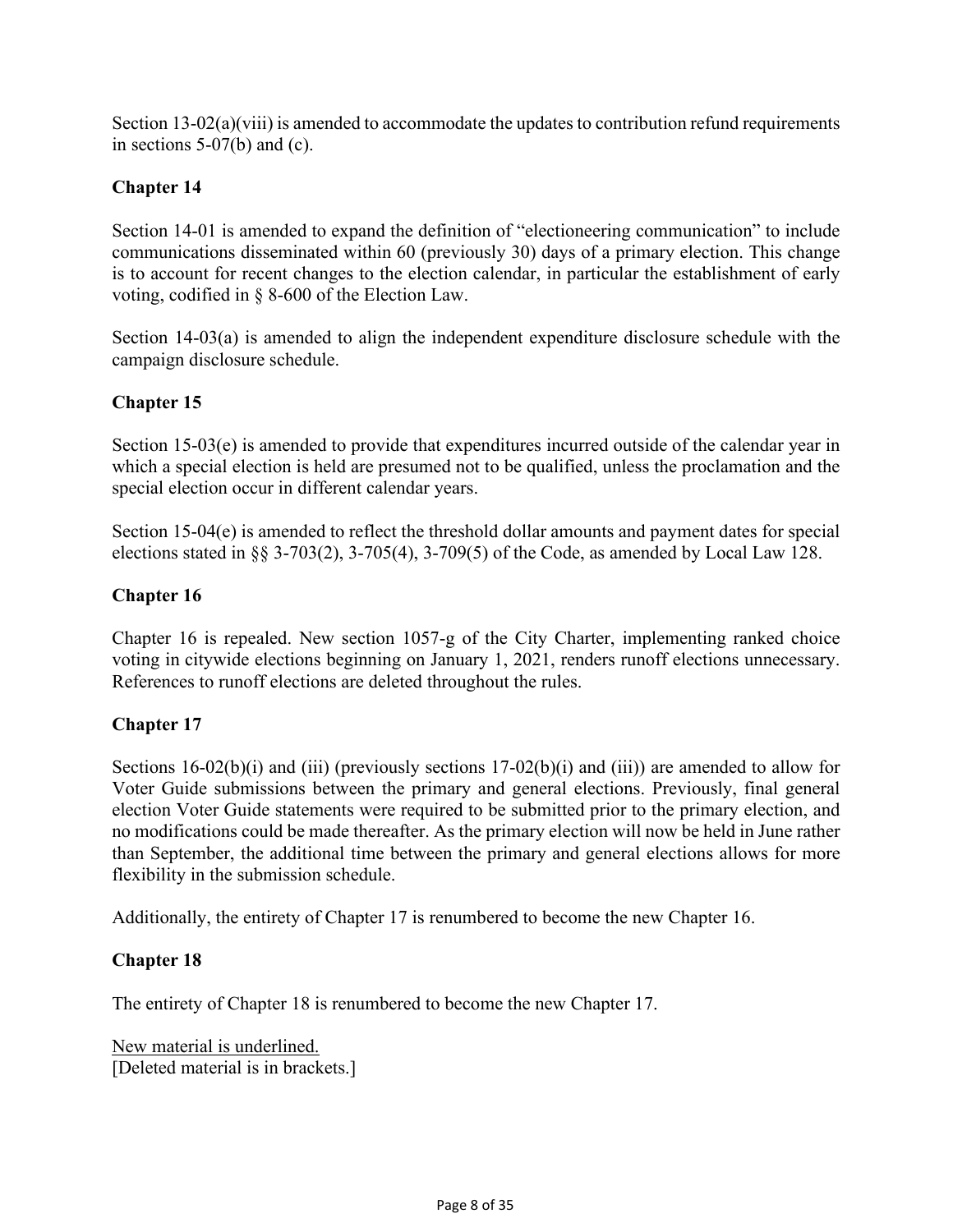"Shall" and "must" denote mandatory requirements and may be used interchangeably in the rules of the Board, unless otherwise specified or unless the context clearly indicates otherwise.

# **Section 1. The definitions of the terms "election", "optional early public funds payment", and "transfer" in section 1-02 of chapter 1 of title 52 of the rules of the city of New York are amended to read as follows:**

**"Election"** means any primary, [runoff primary,] special, [runoff special,] or general election for nomination or election.

**"Optional early public funds payment"** means [the] a disbursement of optional public financing occurring prior to two weeks after the last day to file designating petitions for a primary election.

**"Transfer"** means any exchange of funds or any other thing of value between political committees, other than multicandidate committees, authorized by the same candidate pursuant to § 14-112 of the New York State Election Law. [In section 16-06 the term "transfer" means funds exchanged between different bank or other depository accounts.]

## **§ 2. Paragraph (iii) of subdivision (a) of section 1-04 of chapter 1 of title 52 of the rules of the city of New York is amended to read as follows:**

**(iii) Weekends and holidays**. If the scheduled date of a public funds payment, or the deadline for submitting a Certification or for filing a disclosure statement, other than a daily pre-election disclosure statement, falls on a Saturday, Sunday, or legal holiday, the next business day becomes the deadline or scheduled payment date.

# **§ 3. Subdivision (e) of section 2-01 of chapter 2 of title 52 of the rules of the city of New York is amended to read as follows:**

(e) **Contents.** The Filer Registration must include:

(i) the candidate's name, residential address information and telephone numbers, email address, and employment information;

(ii) the name and mailing address, and treasurer name, treasurer residential address information and telephone numbers, treasurer email address, and treasurer employment information, of every political committee authorized by the candidate that has not been terminated, and, in the case of a participant or limited participant, an indication of which such committee is the principal committee;

(iii) the name, mailing address, email address, and telephone number of any person designated by the candidate to act as liaison with the Board for each committee filing disclosure statements;

(iv) identification of all bank accounts and other depository accounts, including merchant and payment processor accounts, into which receipts have been, or will be, deposited, and all bank accounts used for the purpose of repaying debt from a previous election; [and]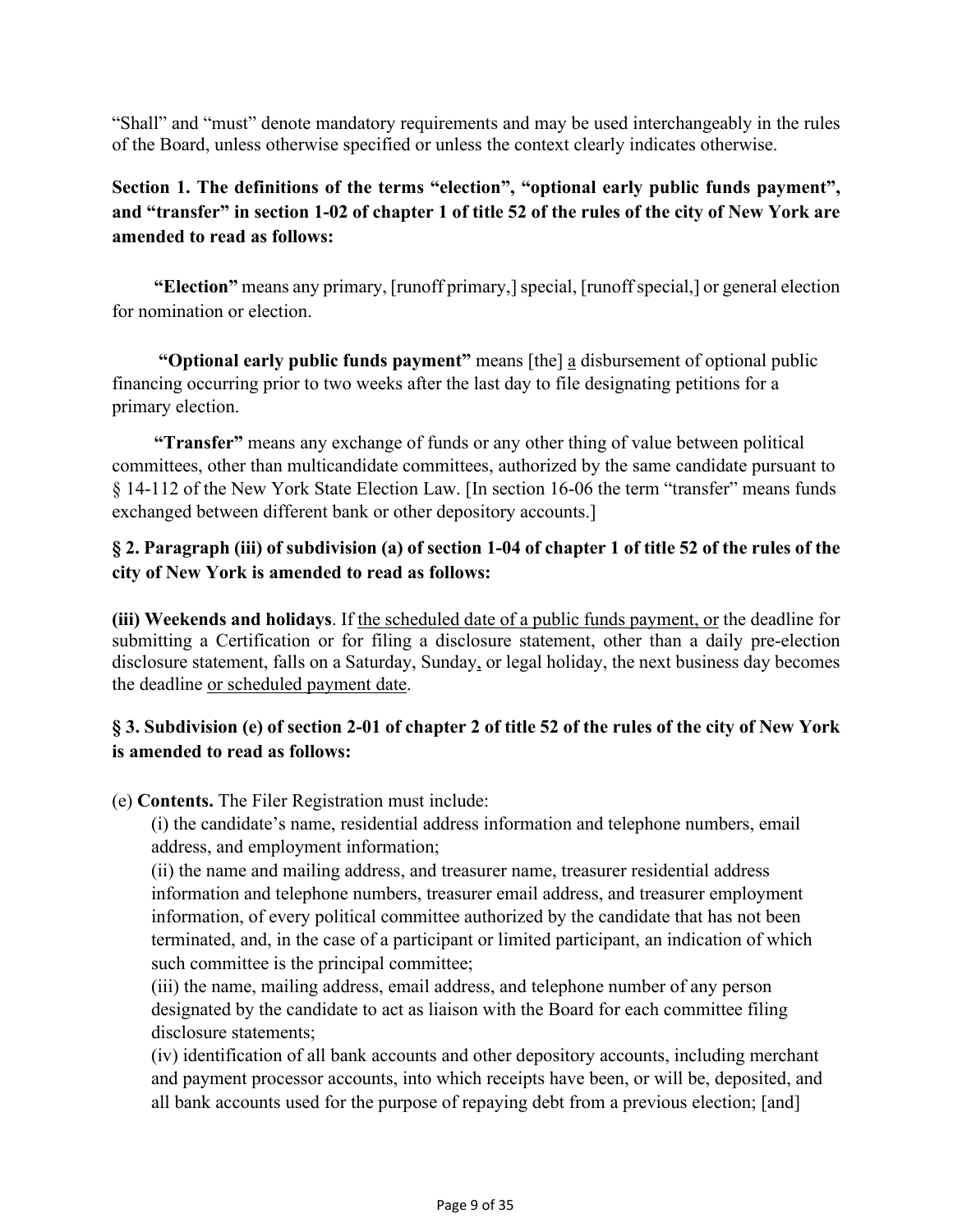(v) the specific office to which the candidate is seeking nomination or election; and (vi) other information as required by the Board.

# **§ 4. Section 2-02 of chapter 2 of title 52 of the rules of the city of New York is amended to read as follows:**

**§2-02 Certification.** To join the Program, a candidate must submit a Certification by the [election year's] deadline [date] as provided in  $\S$ § 3-703(1)(c) and 3-705(4) of the Code. A candidate may submit a Certification, [in lieu] instead of the Filer Registration, [prior to] before filing disclosure statements.

**(a) Applicability.** The Certification applies to all covered elections that are held in the same calendar year or to a special election to fill a vacancy in an office covered by the Act. A candidate [need] only needs to file one Certification for the primary and general [election, and any related runoff election] elections. Special elections and all other elections require [a] separate [Certification] Certifications.

# **(b) Deadlines[.**

The] (i) For primary and general elections, the deadline for filing a Certification [shall be: (i) in the case of a primary or general election,  $\frac{1}{18}$  the later of the [tenth of June in the year of the covered] ninth Monday preceding the primary election or the thirtieth day after a special election is held to fill a vacancy for the office sought by the candidate[; or]. To be eligible to receive an optional early public funds payment, candidates must file a Certification no less than fifteen business days before the date on which the payment is scheduled to be made.

(ii) [in the case of the declaration of] If the Board declares an extraordinary circumstance, the deadline for filing a Certification will be [on or before] the seventh day following the declaration [by the Board of the extraordinary circumstance].

**(c)** [**Rescission;] Failure to timely certify.** A candidate [may rescind such candidate's Certification by submitting a Certification rescission form on or before the ninth Monday preceding the primary election or prior to the receipt of public funds, whichever occurs first. A candidate who rescinds a Certification in a timely manner or] who does not file a timely Certification [shall be deemed to be] is a non-participant.

**(d) Rescission**. A candidate who files a Certification prior to the deadline may rescind the Certification by submitting a Certification rescission form on or before the deadline or prior to receiving public funds, whichever happens first. A candidate who timely rescinds a Certification is a non-participant and may not submit an additional Certification for the same election cycle.

**(e) Form.** The Certification must contain any signatures and notarizations [as may be] required by the Board. A candidate who has already submitted a Filer Registration may submit a Certification [in electronic format] electronically, except that if a new principal committee treasurer has been appointed since the Filer Registration was submitted, the Certification [must be submitted in nonelectronic format] cannot be submitted electronically. [A Certification] Certifications submitted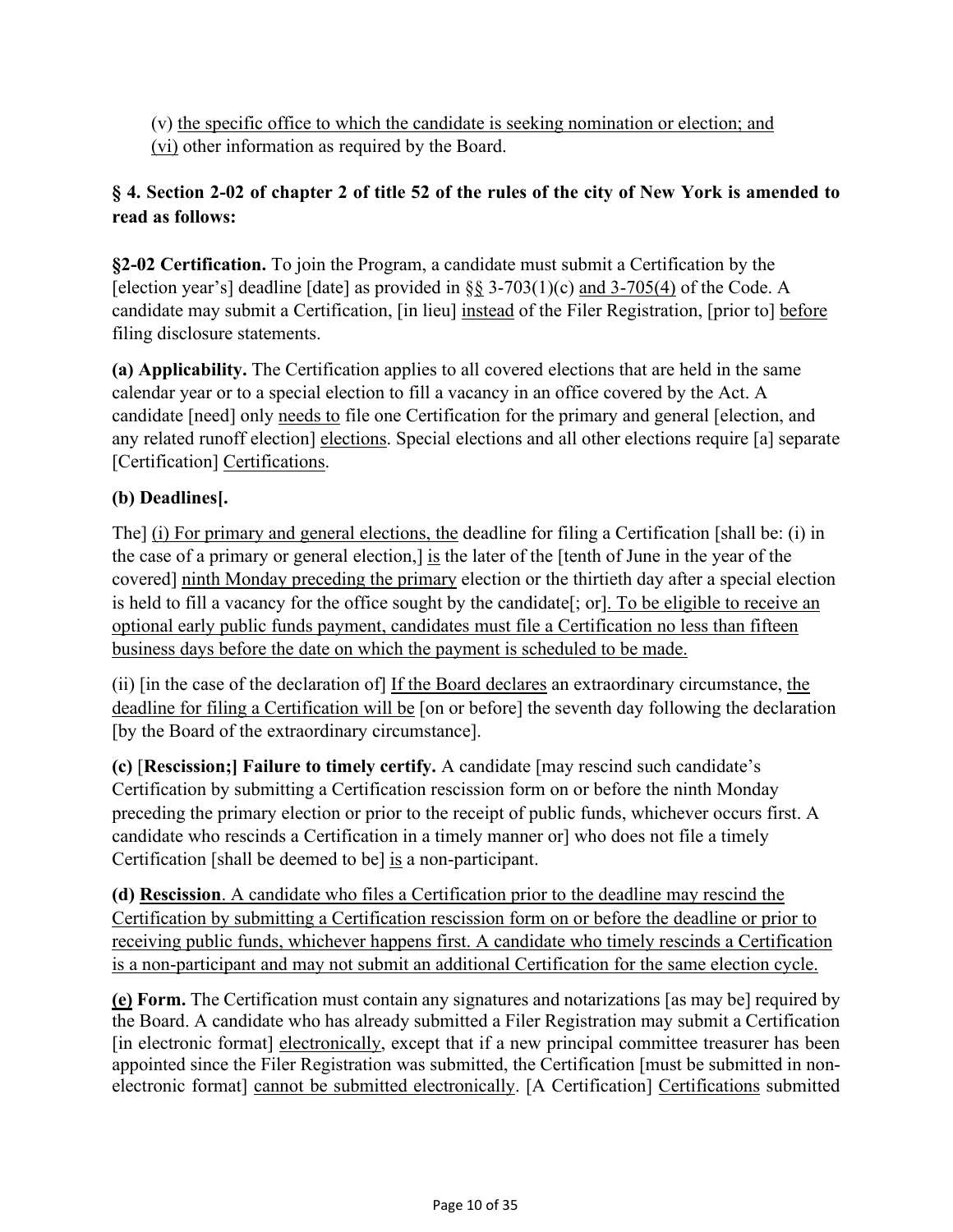[in a non-electronic format] non-electronically must contain [an] original notarized [signature] signatures from both the candidate and the principal committee treasurer.

**[(e)] (f) Contents.** The Certification must include all filer registration information required by section 2-01 and such other information as required by the Board, including all information necessary to receive payment by electronic funds transfer. In the Certification, the candidate shall designate a principal committee.

**[(f)] (g) Legal effect.** The candidate must comply fully with Program requirements in all elections for which the Certification is submitted, regardless of the office sought and regardless of whether the candidate: (1) meets all the requirements of law to have such candidate's name on the ballot in the election; (2) meets the Act's threshold for eligibility for public funds; (3) accepts public funds; or (4) is otherwise [not] eligible to receive public funds in the election.

## **§ 5. Section 2-06 of chapter 2 of title 52 of the rules of the city of New York is amended to read as follows:**

**§2-06 Training**. A candidate or [such] the candidate's representative must attend a training provided by the Board concerning compliance with the requirements of the Program and use of the disclosure software. [Such] The training must be completed on or before the [financial disclosure cut-off date] final day of the 32-day [pre-election primary] pre-primary election disclosure [statement] period; provided, however, that for the candidate to be eligible to receive an optional early public funds payment, such training must be completed at least 15 business days before such payment is made. The individual attending the training may be the candidate, the candidate's campaign manager or treasurer, or another individual with significant managerial control over [a] the campaign [(not including campaign consultants)]. For this section, campaign consultants are not individuals with significant managerial control over the campaign. The training attendee must be listed on the candidate's Filer Registration or Certification.

# **§ 6. Subdivision (b) of section 3-01 of chapter 3 of title 52 of the rules of the city of New York is amended to read as follows:**

**(b) Ballot status.** In order to be eligible to receive public funds, a candidate in a covered election must meet all of the requirements to appear on the ballot as provided in Article 6 of the New York State Election Law, and be opposed by at least one other candidate on the ballot, or, for [the] an optional early public funds payment, certify that [such] the candidate intends to meet all the requirements of law to have such candidate's name on the ballot for the primary or general election.

## **§ 7. Paragraph (i) of subdivision (d) of section 3-01 of chapter 3 of title 52 of the rules of the city of New York is amended to read as follows:**

**(i) Pre-election.** The Board may determine that a pre-election public funds payment [shall] will not be paid to a candidate if: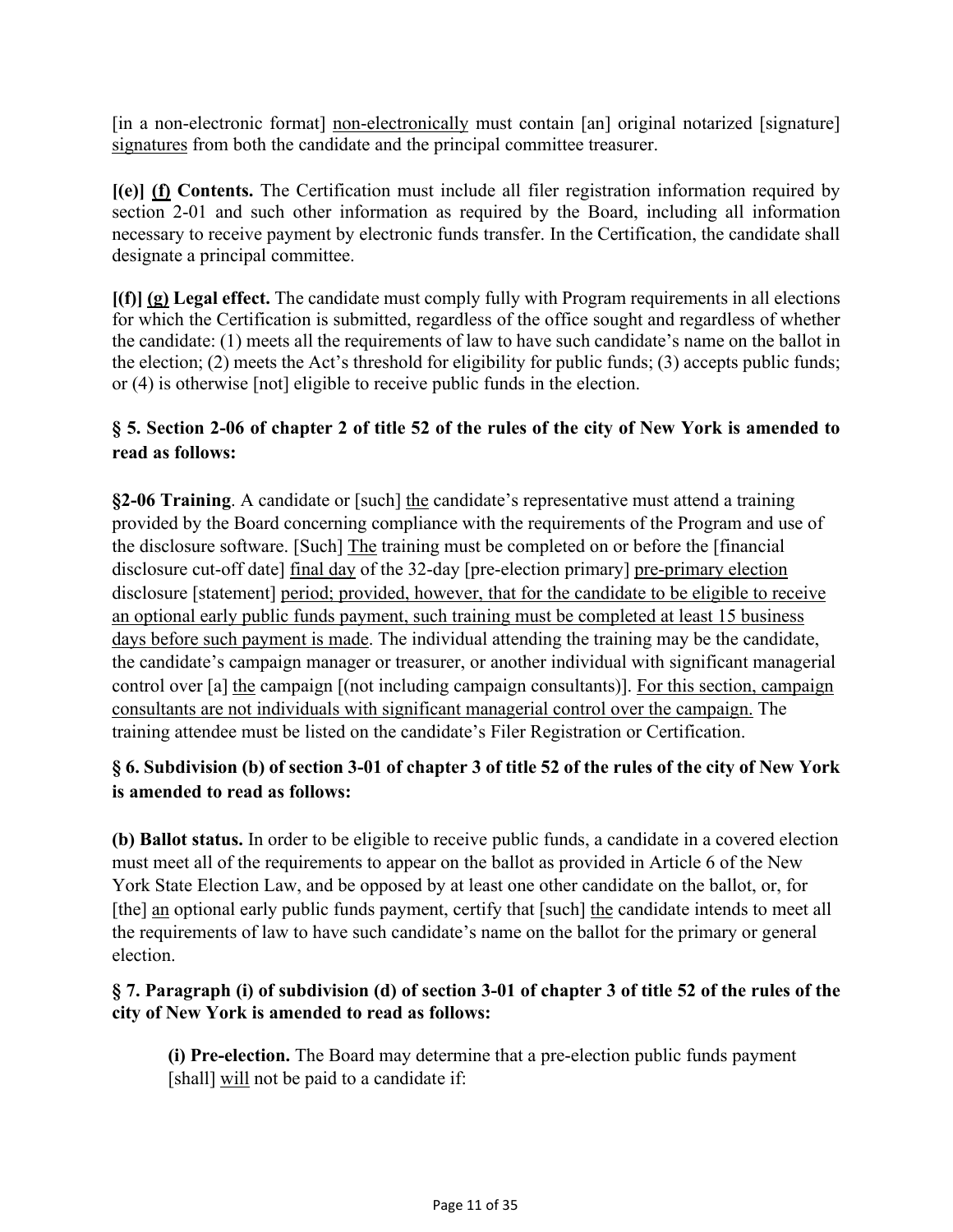(A) the candidate fails to submit a disclosure statement required by these rules;

(B) the candidate fails to provide to the Board, upon its request, documents or records required by Chapter 4 of these rules, or other information that verifies campaign activity; [or]

(C) the difference between the candidate's reported receipts and documented receipts, or between the candidate's reported expenditures and documented expenditures, exceeds a maximum threshold percentage. The threshold percentage for each election cycle will be determined and publicized by the Board on or before July 11 in the year before the year of the election:

(D) the amount of matching claims for which a candidate has failed to provide complete and accurate documentation exceeds a maximum threshold percentage of such candidate's total matching claims. The threshold percentage for each election cycle will be determined and publicized by the Board on or before July 11 in the year before the year of the election;

(E) the amount of matching claims for which a candidate has failed to report employer information as required by section  $4-05(c)(ii)(A)$  exceeds a maximum threshold percentage of such candidate's total matching claims. The threshold percentage for each election cycle will be determined and publicized by the Board on or before July 11 in the year before the year of the election;

(F) the candidate or such candidate's representative fails to attend a compliance training by the deadline provided in section 2-06; or

(G) there is reason to believe that the candidate has committed a violation of the Act or these rules not otherwise enumerated in [subparagraph] paragraph (ii) of this [paragraph] subdivision, and which is not a basis for withholding pursuant to section 7-06.

## **§ 8. Subparagraph (C) of paragraph (ii) of subdivision (d) of section 3-01 of chapter 3 of title 52 of the rules of the city of New York is amended to read as follows:**

(C) previous public [fund] funds payments to the candidate for the election equal the maximum permitted by the Act;

## **§ 9. Section 3-02 of chapter 3 of title 52 of the rules of the city of New York is amended to read as follows:**

**§3-02 Disqualification from ballot[.** A candidate who has been disqualified from the ballot, or who is no longer opposed by a candidate who appears on the ballot, is not eligible to receive public funds.]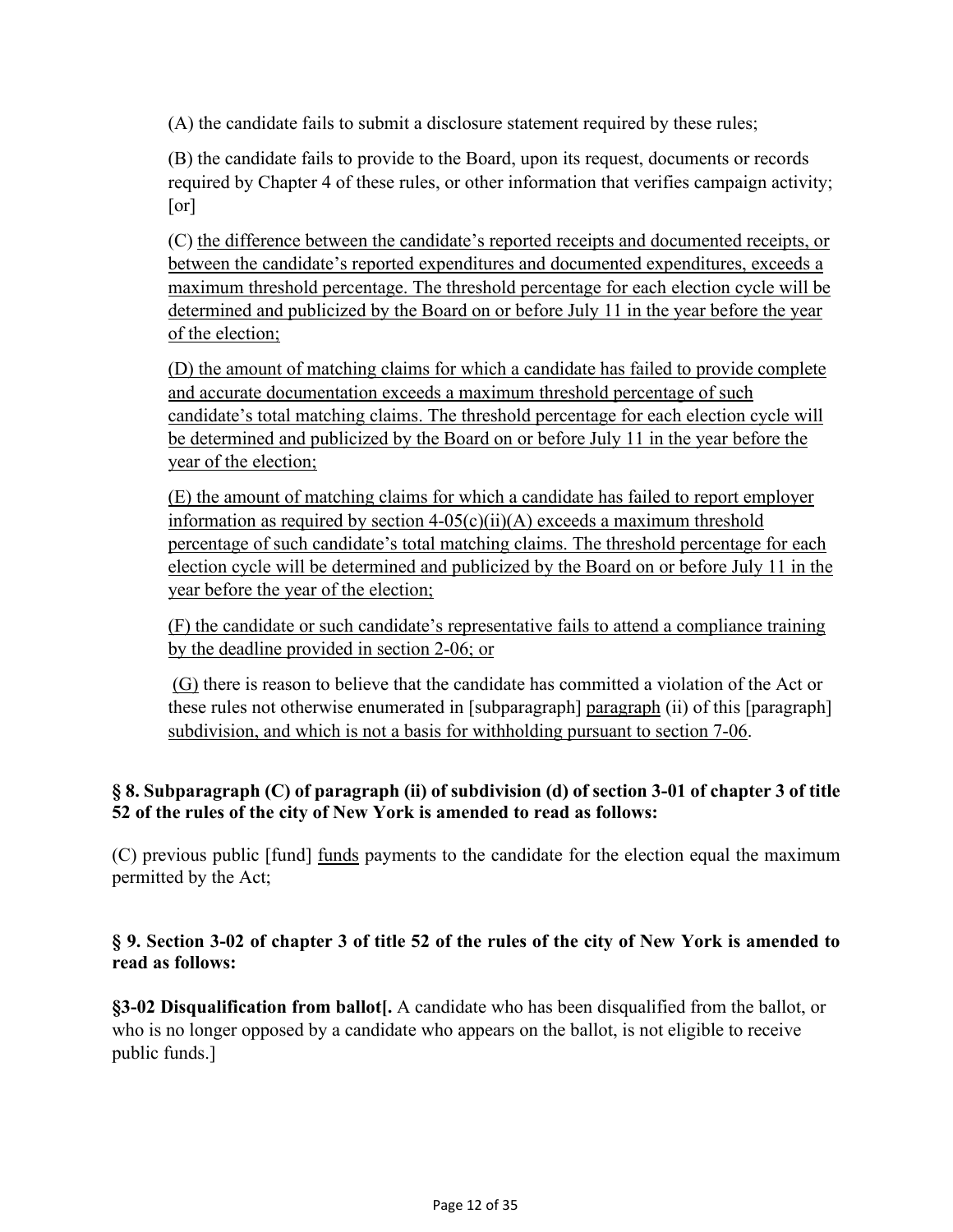**(a) Notice of appeal.** The candidate must notify the Board immediately, in writing, if the disqualified candidate is seeking to appeal or otherwise remedy a disqualification. This notice must [indicate] say whether a judicial appeal is being taken as of right or by permission and the specific nature of any [other] judicial remedy sought.

**(b) Disqualification reversed.** The candidate must immediately inform the Board, in writing, if the disqualification of the candidate or the opponent is reversed by a court [of competent jurisdiction].

# **§ 10. Section 3-05 of chapter 3 of title 52 of the rules of the city of New York is amended to read as follows:**

# **§3-05 Proof of filing with the Conflicts of Interest Board [(COIB)]; payment of penalties**

**(a) Requirements**. In order to be eligible to receive public funds, a candidate must comply with the requirements in § 12-110 of the Code, including payment of any penalties assessed by the conflicts of interest board. The Board may [obtain confirmation of] confirm the candidate's compliance [from] with the conflicts of interest board. The failure of a candidate to demonstrate [such] compliance by the deadline established [by the conflicts of interest board or by the reporting deadline immediately preceding the date on which the candidate seeks to receive a public funds payment, whichever is earlier,] pursuant to §§ 3-703(1)(m) and 12-110 of the Code may result in a delay of any payment by the Board [of public funds the candidate may otherwise be eligible to receive until a future scheduled payment date].

**(b) Due dates**. A candidate may submit proof of compliance with the Board [and such proof shall be considered]. Proof is timely [submitted] if it is submitted to the Board on or [prior to] before the [last business day of July in the year of] deadline to file a Certification for the covered election, except as provided by paragraph (a).

# **§ 11. Paragraph (ii) of subdivision (b) of section 4-05 of chapter 4 of title 52 of the rules of the city of New York is amended to read as follows:**

**(ii) Filing dates.** The Board [shall] will publish a schedule of disclosure statement filing dates on its website on or before March 1 in the first year of each election cycle, or as soon as is practicable after the State Board of Elections has published its schedule.

(A) Semi-annual disclosure statements are due on January 15 and July 15 in each year of the election cycle and on January 15 in the year after the election.

(B) Pre-election disclosure statements are due:

(i) 32 and 11 days before the election; and[,]

(ii) at the Board's discretion, on March 15 and [May 15] the fourth Friday in August in the year of the election.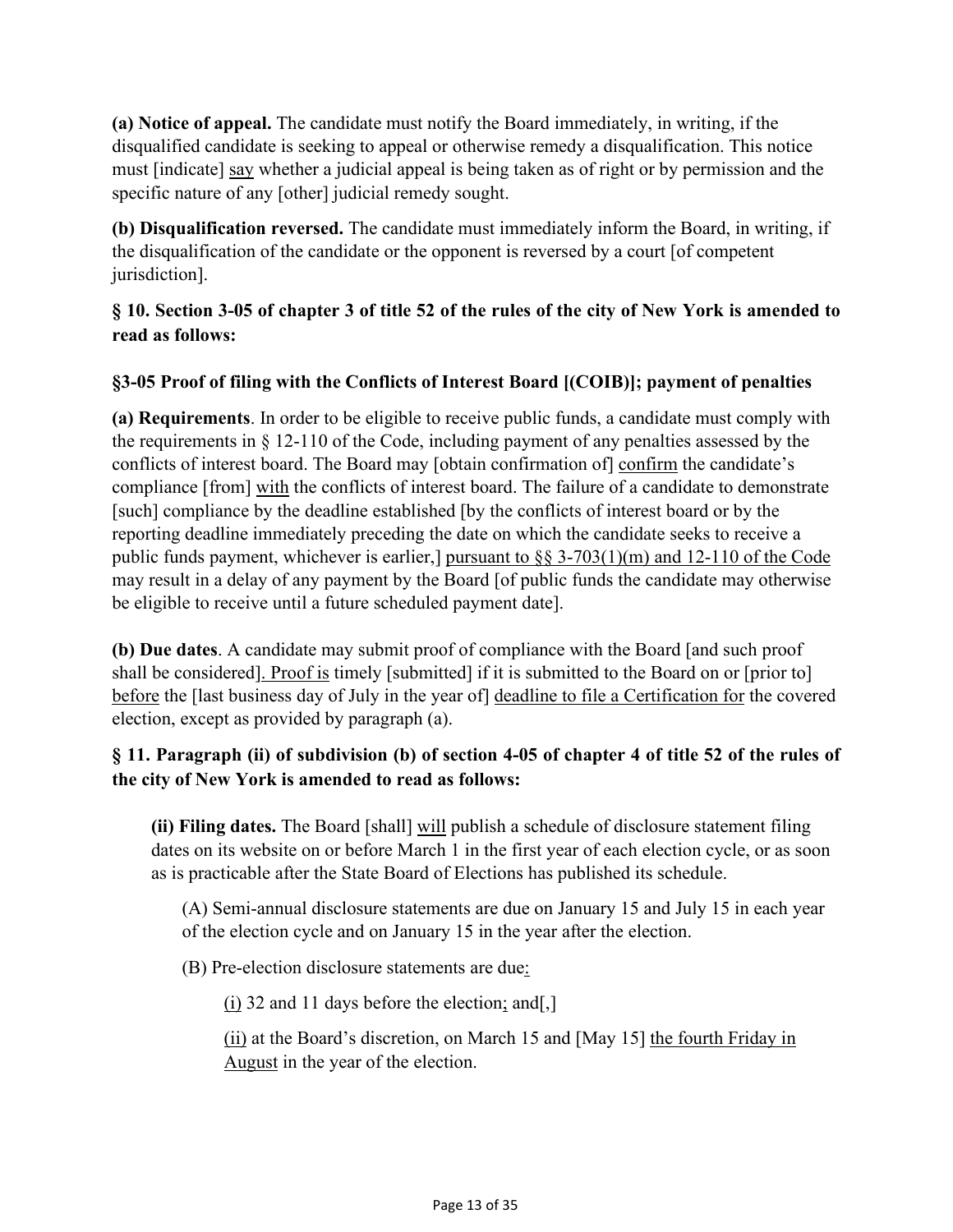(C) Post-election disclosure statements are due 10 days after a primary election and 27 days after a general [or special] election.

**(D) Weekends and holidays.** The Board's published schedule of disclosure statement filing dates [shall] will reflect that if a disclosure statement is due to be submitted on a Saturday, Sunday, or legal holiday, submission must be made on the next business day.

### **§ 12. Subparagraph (A) of paragraph (ii) of subdivision (c) of section 4-05 of chapter 4 of title 52 of the rules of the city of New York is amended to read as follows:**

**(A) Reporting requirements.** To fully report a contribution accepted during the reporting period, the candidate must report, for each contribution:

(1) the contributor's and intermediary's (if any) full name, residential address, occupation, employer, and business address;

(2) the date the contribution was received by the candidate;

(3) the amount of the contribution;

(4) the form of the contribution (cash, check, cashier's check, money order, credit card, text, or other);

(5) the number of the check, cashier's check, or money order, if applicable;

(6) the date and amount of each contribution returned to a contributor, the account from which the funds used to make the return originated, and, if applicable, the number of the [bank or certified] check used to issue the return of funds;

(7) each previously reported contribution for which the check was returned unpaid;

(8) whether the contribution was accepted for a [runoff or] rerun election in accordance with [Chapter 16 and] section 5-12;

(9) whether the contribution was accepted to be deposited into a segregated bank account in accordance with section 7-07(b); and

(10) such other information as the Board may require.

## **§ 13. Subparagraph (F) of paragraph (iv) of subdivision (c) of section 4-05 of chapter 4 of title 52 of the rules of the city of New York is amended to read as follows:**

**(F) Contributions to political committees.** [Political contributions] Contributions to political committees that support or oppose candidates in New York City (except political committees of other candidates), including state party committees, that are made by a candidate with [such] the candidate's personal funds and that, in the aggregate for any single political committee, exceed [the contribution limit applicable to the office of mayor for contributors having business dealings with the city pursuant to section 3-703(1-a) of the Code] \$1,000, are presumed to be expenditures in furtherance of the [campaign's candidate] candidate's campaign and contributions from the candidate to the candidate's campaign[,] and[, as such,] must be reported to the Board. The candidate may rebut this presumption by providing evidence [indicating] that the contributions were not in furtherance of the [campaign's candidate] candidate's campaign. [Such] These contributions are subject to all applicable expenditure and contribution limits, except that contributions made to committees registered with the State Board of Elections or the Federal Election Commission as independent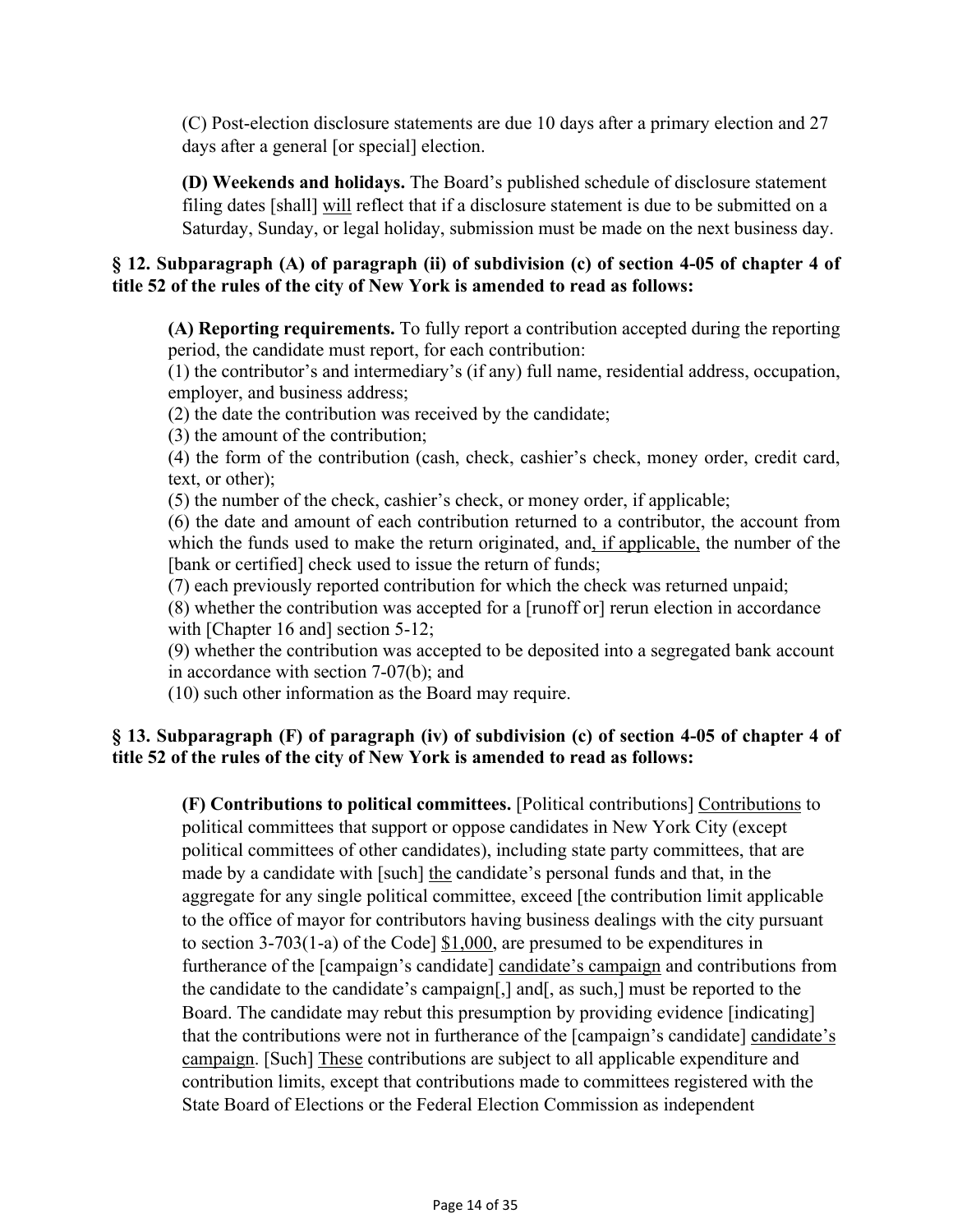expenditure committees are not subject to such limits. Candidates must create and maintain records of such contributions. Contributions made with a candidate's personal funds as provided in this subparagraph [shall] are not [be the] a basis for a deduction from [such] the candidate's public funds payment pursuant to section 7-07(a).

## **§ 14. Paragraph (vi) of subdivision (c) of section 4-05 of chapter 4 of title 52 of the rules of the city of New York is amended to read as follows:**

## **(vi) Transfers**

(A) [Transfers of funds shall consist entirely of contributions previously raised by the transferor committee and shall not include any public funds.

(B)] Candidates must report contemporaneously: (1) the aggregate amount of each transfer to an authorized committee from a committee not otherwise involved in the covered election, and, unless the transferring committee is another authorized committee of the same candidate that has filed contemporaneous disclosure statements with the Board in a timely manner, (2) each contribution the transfer consists of (using a last-in/first out attribution), including the name and residential address of the contributor and the amount and date of the contribution.

 $[{\rm (C)}]$  (B) In the case of a transfer to an authorized committee from a committee not otherwise involved in the covered election, unless the transferring committee is another authorized committee of the same candidate that has filed contemporaneous disclosure statements with the Board in a timely manner, participants must (1) report to the Board, in the same disclosure statement in which the transfer is reported, any expenditures incurred by the transferor committee in connection with raising or administering the transferred contributions, regardless of when the expenditures were incurred, and (2) upon request by the Board, disclose all expenditures made by the transferor committee during the covered election cycle for purposes other than raising or administering the transferred contributions. [Further, candidates] Candidates must also contemporaneously submit [contemporaneously] the records required to be maintained pursuant to section  $4-01(b)(ii)(D)$ .

## **§ 15. Subdivision (b) of section 5-01 of chapter 5 of title 52 of the rules of the city of New York is amended to read as follows:**

**(b) Adjustment**. Pursuant to § 3-703(7) of the Code, not later than the first day of March in the year [2018] 2022, and every fourth year thereafter, the Board [shall] will adjust the contribution limits. [Such] The adjustment [shall be made in accordance with] will follow changes in the consumer price index for the metropolitan New York-New Jersey region published by the United States Bureau of Labor Statistics. The adjustment [shall be based on] is the difference between the average consumer price index over the 12 months preceding the calendar year of such adjustment, and either (a) the calendar year preceding the year of the last such adjustment or (b) such other calendar year as may be appropriate pursuant to any amendment to the Act.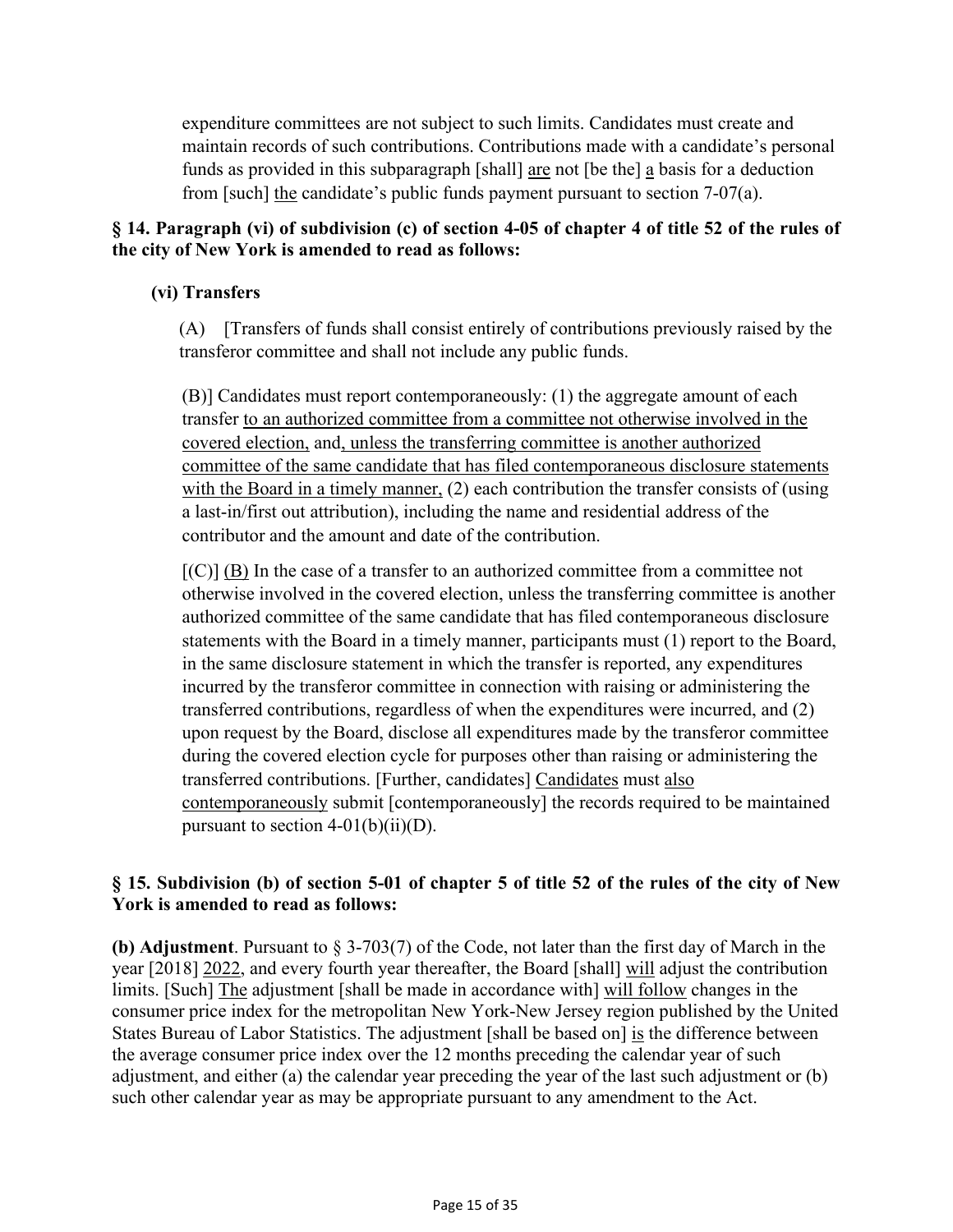### **§ 16. A new subdivision (c) of section 5-01 of chapter 5 of title 52 of the rules of the city of New York is added to read as follows:**

**(c) Contributions received prior to January 12, 2019**. For candidates in covered elections held before the year 2022 who choose Option A, as defined in § 3-720(e)(1) of the Code, the contribution limits as stated in § 3-703(1)(f) of the Code will apply to all contributions received during the 2021 election cycle, regardless of when they are received. Such candidates shall refund the portion of any contribution that exceeds the limits, as provided in section 5-07 of this chapter, even if the contribution was received before January 12, 2019. Failure to timely issue required refunds will be considered a violation of the Act and these rules.

**§ 17. Subdivisions (z), (aa), (bb), and (cc) of section 5-05 of chapter 5 of title 52 of the rules of the city of New York are amended to read as follows:**

**(z) [Contributions for a runoff election**. Contributions solicited for, or required to be deposited into an account established for, a runoff election, as provided in section 16-06.

**(aa)] Withdrawn matching claims**. Contributions for which a matching claim was previously withdrawn by the candidate.

**[(bb)] (aa) Non-matchable contributions**. Contributions that are otherwise not matchable contributions within the meaning of the Act.

**[(cc)] (bb) Additional factors**. In addition, the Board [shall] will consider the following factors in determining whether matchable contribution claims are invalid and in projecting a rate of invalid matchable contribution claims:

(i) any information that suggests that a contribution has not been processed or reported in accordance with Program requirements;

(ii) any other information that suggests that matchable contribution claims may be invalid; and

(iii) [arithmetical] calculation errors in totals reported.

## **§ 18. Subdivisions (a), (b), (c), and (d) of section 5-07 of chapter 5 of title 52 of the rules of the city of New York are amended to read as follows:**

## **§ 5-07 Refunding prohibited and over-the-limit contributions**

**(a) Generally.** When a candidate knows or has reason to know that [such] the candidate has accepted a contribution or aggregate contributions from a single source in excess of the applicable contribution limit, including a contribution or contributions from a contributor having business dealings with the city, or from a source prohibited by the Act or the Charter or by state or federal law, the candidate must promptly refund the excess portion or prohibited contribution [by bank or certified check made out] to the contributor or to the Fund[; provided, however, that when]. When a candidate knows or has reason to know that [such] the candidate has accepted a nominee or anonymous contribution, the candidate must promptly disgorge the [amount of such] contribution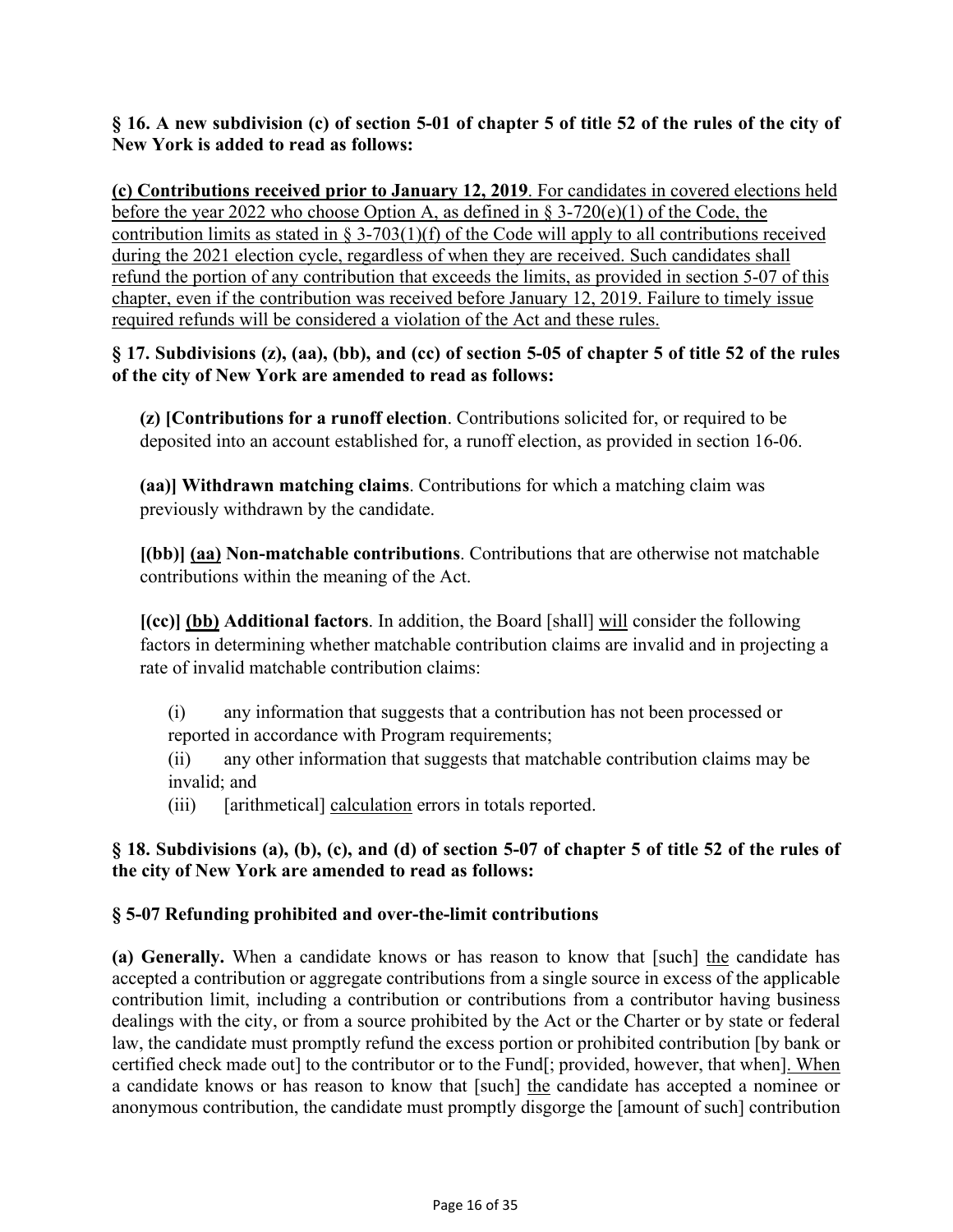[by bank or certified check made out] to the comptroller of the state of New York for deposit in the general treasury of the state.

### **(b) Contribution refunds must be timely.**

(i) When a candidate knows or has reason to know that [such] the candidate has accepted a prohibited or over-the-limit contribution, the candidate must return or refund the contribution, or the over-the-limit portion [thereof], on or before the next disclosure statement filing deadline or the deadline set by the Board.

(ii) When a candidate is notified by the Board that [such] the candidate has accepted a prohibited or over-the-limit contribution, the candidate must return the contribution or the over-the-limit portion by the date specified in the notice sent by the Board.

(iii) A contribution refund is made on the date on which the funds cleared the committee account.

**(c) Contribution refunds must be documented and reported.** If a candidate issues a refund for a contribution after it has been deposited in the committee's account, the contribution and corresponding refund must be documented and reported to the Board. The documentation must demonstrate that the refund cleared the committee account and was cashed or deposited by the reported contributor.

**(d) Restrictions on return.** [After] Unless directed to do so by the Board, a candidate may not return a contribution after receiving public funds for an election[, a candidate may not return a contribution, unless directed by the Board to do so,] until any required repayments to the Fund have been made<sup>[</sup>, except if the<sup>[</sup>]. A contribution may be returned if it: (i) exceeds the contribution limit, including the limit applicable to contributors having business dealings with the city, (ii) is otherwise illegal, or (iii) is returned because of the candidate's reputational interest in light of the particular source or intermediary involved[, or (iv) was deposited in a separate account pursuant to section 16-06 for a runoff election that is not held].

### **§ 19. Paragraph (i) of subdivision (c) of section 5-08 of chapter 5 of title 52 of the rules of the city of New York is amended to read as follows:**

(i) Candidates have the burden of demonstrating that surplus funds and transfers of funds from [committees] a committee not otherwise involved in the covered election, other than another authorized committee of the same candidate that has filed contemporaneous disclosure statements with the Board in a timely manner, do not derive from:

(A) contributions in excess of the Act's contribution limits, including contributions that would exceed the Act's contribution limits when aggregated with other contributions accepted from the same source; or

(B) contributions from sources prohibited by the Act, the Charter, or state or federal law.

### **§ 20. Subdivision (b) of section 5-11 of chapter 5 of title 52 of the rules of the city of New York is amended to read as follows:**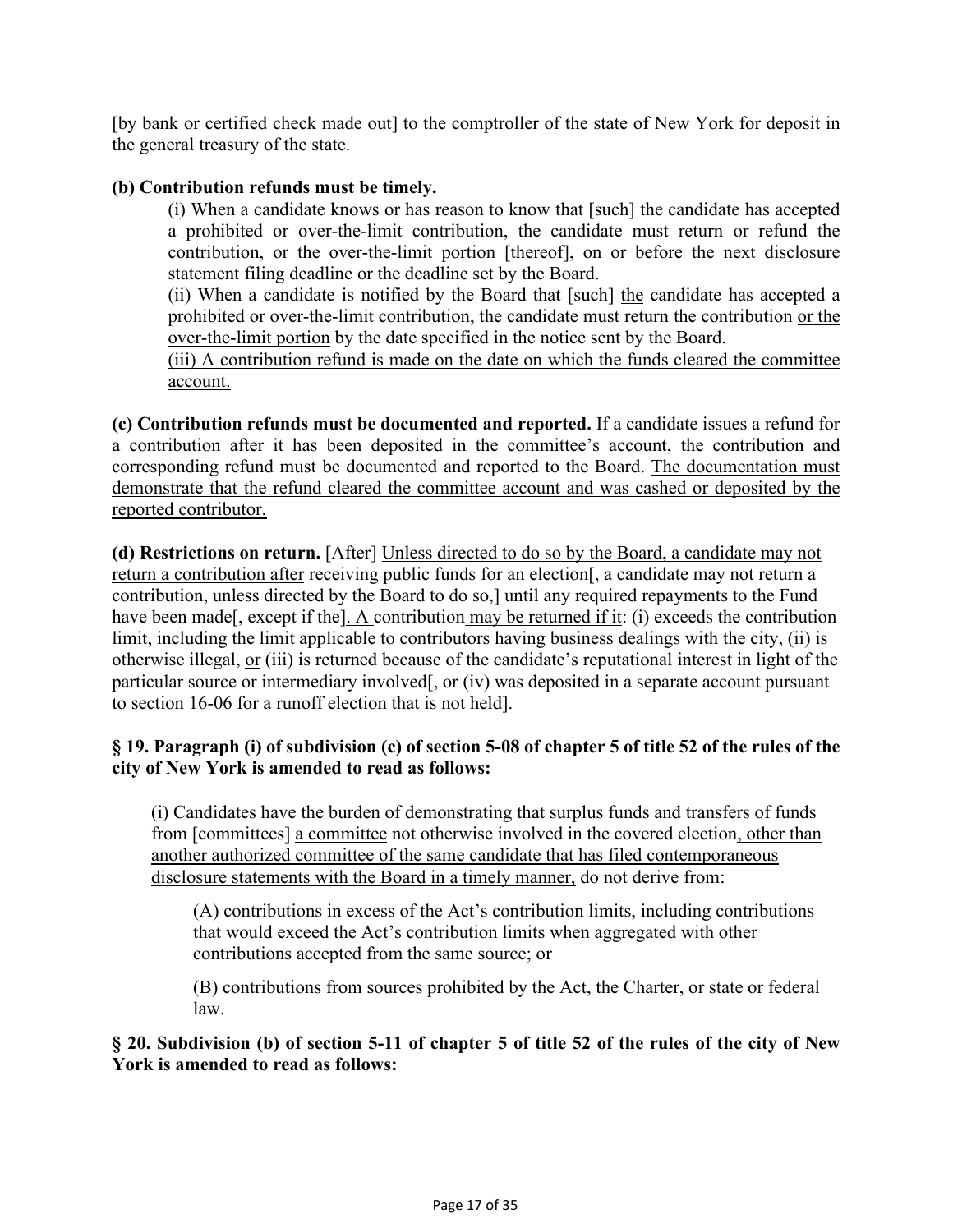**(b) Receipts may be used only to further a candidate's nomination or election.** A candidate may use receipts only for the covered election for which that account was established [or an associated runoff election].

## **§ 21. Subparagraph (L) of paragraph (ii) of subdivision (a) of section 6-02 of chapter 6 of title 52 of the rules of the city of New York is amended to read as follows:**

(L) expenditures to challenge [or defend] the validity of petitions of designation, or nomination, or certificates of nomination, acceptance, authorization, declination, or substitution, and expenses related to the canvassing of election results;

## **§ 22. Subdivision (e) of section 7-01 of chapter 7 of title 52 of the rules of the city of New York is amended to read as follows:**

**(e) Ballot disqualification; unopposed candidates.** Pursuant to §§ 3-703(1)(a) and (5) of the Code, the Board will not [make payment to] pay any candidate disqualified from the ballot by the Board of Elections or by a court, or [to] any candidate for an election in which all other candidates have been disqualified from the ballot by the Board of Elections or by a court, until such candidate or other candidate is restored to the ballot by a court [of competent jurisdiction]. A candidate who does not appear on the ballot in an election, or who appears as the only candidate on the ballot in an election, [shall] is not [be] eligible to receive public funds, notwithstanding any write-in candidates in that election, except as otherwise provided in subparagraph (ii) below, and may be required to return any public funds received.

## **§ 23. A new subdivision (g) of section 7-01 of chapter 7 of title 52 of the rules of the city of New York is added to read as follows:**

(g) Pursuant to  $\S$ § 3-703(1)(a) and (5) of the Code, public funds are not payable to a participant who has not met the legal requirements to have the participant's name on the ballot, or, for an optional early public funds payment, who has not certified that the participant intends to meet all the requirements of law to have the participant's name on the ballot and stated the specific office to which the participant is seeking nomination or election.

## **§ 24. Subdivision (a) of section 7-02 of chapter 7 of title 52 of the rules of the city of New York is amended to read as follows:**

**(a)** [**Three payment dates in the 30 days prior to an election.** The Board shall schedule at least three payment dates in the 30 days prior to a covered primary, general, or special election.] **Payment dates**

(i) The Board will schedule at least three payment dates in the 45 days before a covered primary election and at least four payment dates in the 90 days prior to a covered general election.

(ii) No public funds [shall] will be paid to candidates in a primary or general election any earlier than [four business days after the final day to file a written Certification for such] two weeks after the last day to file designating petitions for the primary election [pursuant to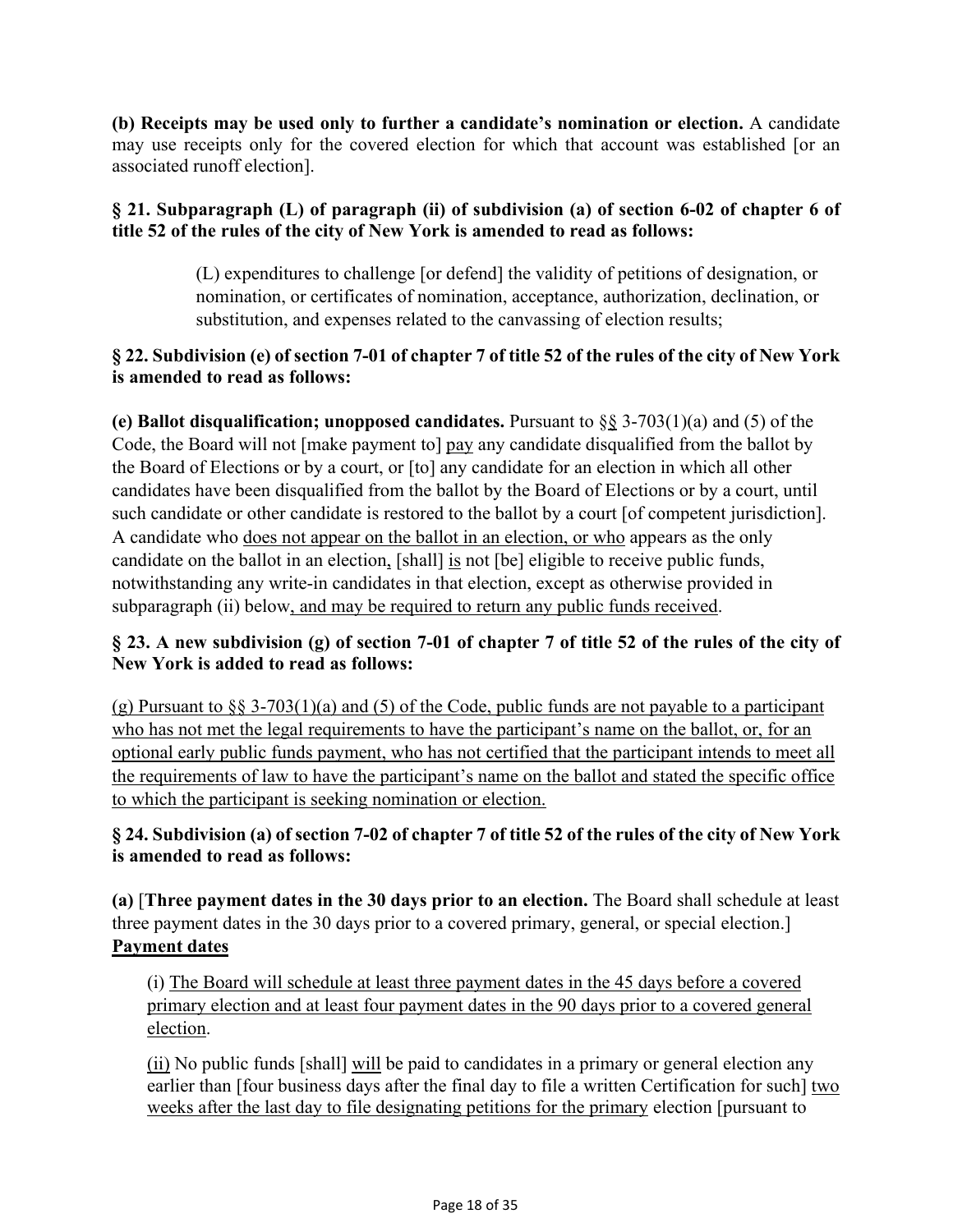paragraph (c) of subdivision 1 of section 3-703 of the Code], except that optional early public funds payments may be made no earlier than December 15 in the year before the year of the election. For a candidate to receive an optional early public funds payment, the Board must determine that one of the conditions set forth in § 3-705(7)(a)(2) or (3) of the Code is satisfied, or the candidate must submit a certified signed statement attesting to the need for such public funds and demonstrating that at least one of the conditions set forth in § 3-  $705(7)(a)(1)$  of the Code is satisfied. The statement must be accompanied by supporting documentation and must be submitted to the Board at least 15 business days before the optional early public funds payment is scheduled to be made.

 $[(ii)$  Pursuant to §§ 3-703(1)(a) and (5) of the Code, public funds are not payable to a participant who has not met the legal requirements to have such participant's name on the ballot, who is unopposed, or, for the optional early public funds payment, who has not certified that such participant intends to meet all the requirements of law to have such participant's name on the ballot and stated the specific office to which such participant is seeking nomination or election.]

## **§ 25. Subdivision (c) of section 7-02 of chapter 7 of title 52 of the rules of the city of New York is amended to read as follows:**

# **(c) Preliminary review of matching claims[.]**

**[**Prior to] (i) Before making a pre-election payment determination, the Board may issue a report to the candidate indicating any matching claims determined to be invalid based on preliminary review of each disclosure statement and of the matchable contribution claims reported [therein]. The candidate may respond to [such] the report by providing information or documentation demonstrating that any [such] of the matching claims should be considered valid. Failure by the candidate to respond to such report by the deadline set by the Board may [result in a] delay [in] payment of public matching funds.

(ii) Pursuant to 3-703(12)(b) of the Code, the Board will not invalidate a matching claim in a review of any disclosure statement filed after the statement in which such claim was submitted, unless the Board learns of new information relevant to the eligibility of the claim that was not available to the Board at the time of the initial review. Such new information may include: (1) information related to the candidate's eligibility to receive public funds generally, including the submission of a Certification as provided in Rule 2-02, where the submission had not been made at the time of the initial review, and (2) information related to the contribution limit applicable to the candidate, including a declaration or change of the office sought by the candidate.

## **§ 26. Subdivision (d) of section 7-02 of chapter 7 of title 52 of the rules of the city of New York is amended to read as follows:**

**(d) [Characterization of payments as for the primary or general election.**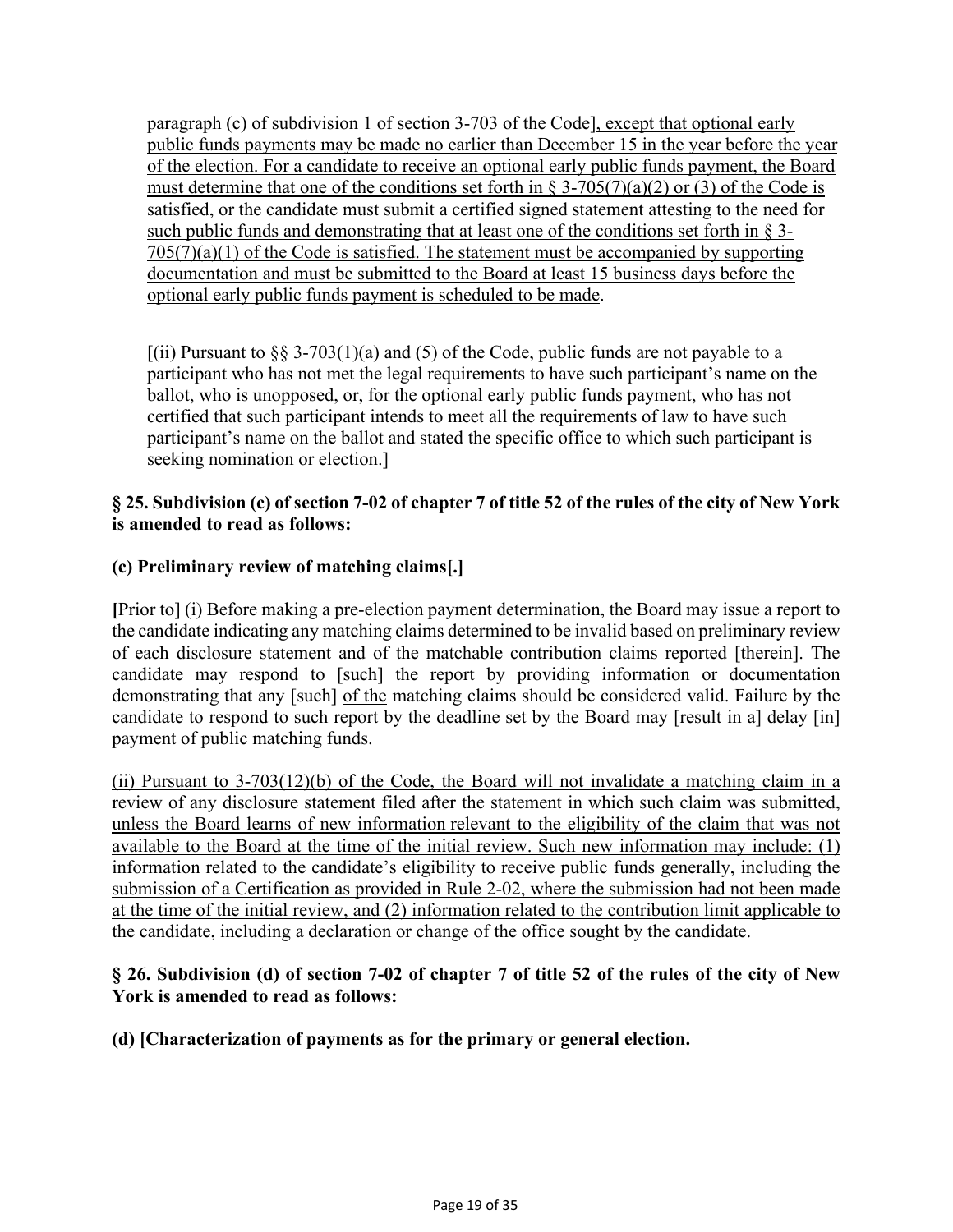(i) If a participant is on the ballot and has an opponent on the ballot in both a primary and the general elections, payments made after the primary election will be characterized initially as follows:

 (A) As a primary election payment, if the payment is made on the basis of contribution and expenditure information reported in or before the disclosure statement due 10 days after the primary election, except as otherwise provided in subparagraph (B).

 (B) As a general election payment, to the extent that any further primary election payments would exceed a maximum applicable in the primary election pursuant to the Act.

 (C) As a general election payment, if the payment is made on the basis of contribution and expenditure information reported in disclosure statements due later than 10 days after the primary election.

 (ii) If the Board determines that payments characterized initially as either primary or general election payments were, in fact, used for qualified campaign expenditures incurred in the other election, the payments will be recharacterized accordingly, and additional payments may be made or repayments required, if appropriate.]

No candidate shall receive more than the maximum public funds payable amount for a single election, pursuant to  $\S 3-705(2)(b)$  of the Code, any earlier than the day after the day of the primary election.

# **§ 27. Subdivision (a) of section 7-04 of chapter 7 of title 52 of the rules of the city of New York is amended to read as follows:**

(a) [Pursuant to  $\S 3-705(7)$ (b) of the Code, a] A candidate shall not be eligible to receive more than one quarter of the applicable maximum pursuant to  $\S 3-705(2)(b)$  of the Code unless the Board determines that one of the conditions set forth in § 3-705(7)(a)(2) or (3) of the Code is satisfied, or the candidate submits a certified signed statement attesting to [, and stating the reason for, such candidate's] the need for additional public funds and demonstrating that at least one of the conditions set forth in § 3-705(7)(a)(1) of the Code is satisfied. The statement [of need] must be filed with the Board no later than the due date for the applicable disclosure statements as follows, except that, if the basis for filing the statement [of need] arises after [such] the due date, and no [such] basis existed prior to such due date, then the statement [of need] shall be due by the deadline for the disclosure statement immediately preceding the next date on which a public funds payment is scheduled to be made:

- (i) Candidates in the primary election must file the statement of need no later than the due date for the 32-day pre-primary election disclosure statement.
- (ii) Candidates in the general election must file the statement of need no later than the due date for the 32-day pre-general election disclosure statement.

## **§ 28. Section 7-06 of chapter 7 of title 52 of the rules of the city of New York is amended to read as follows:**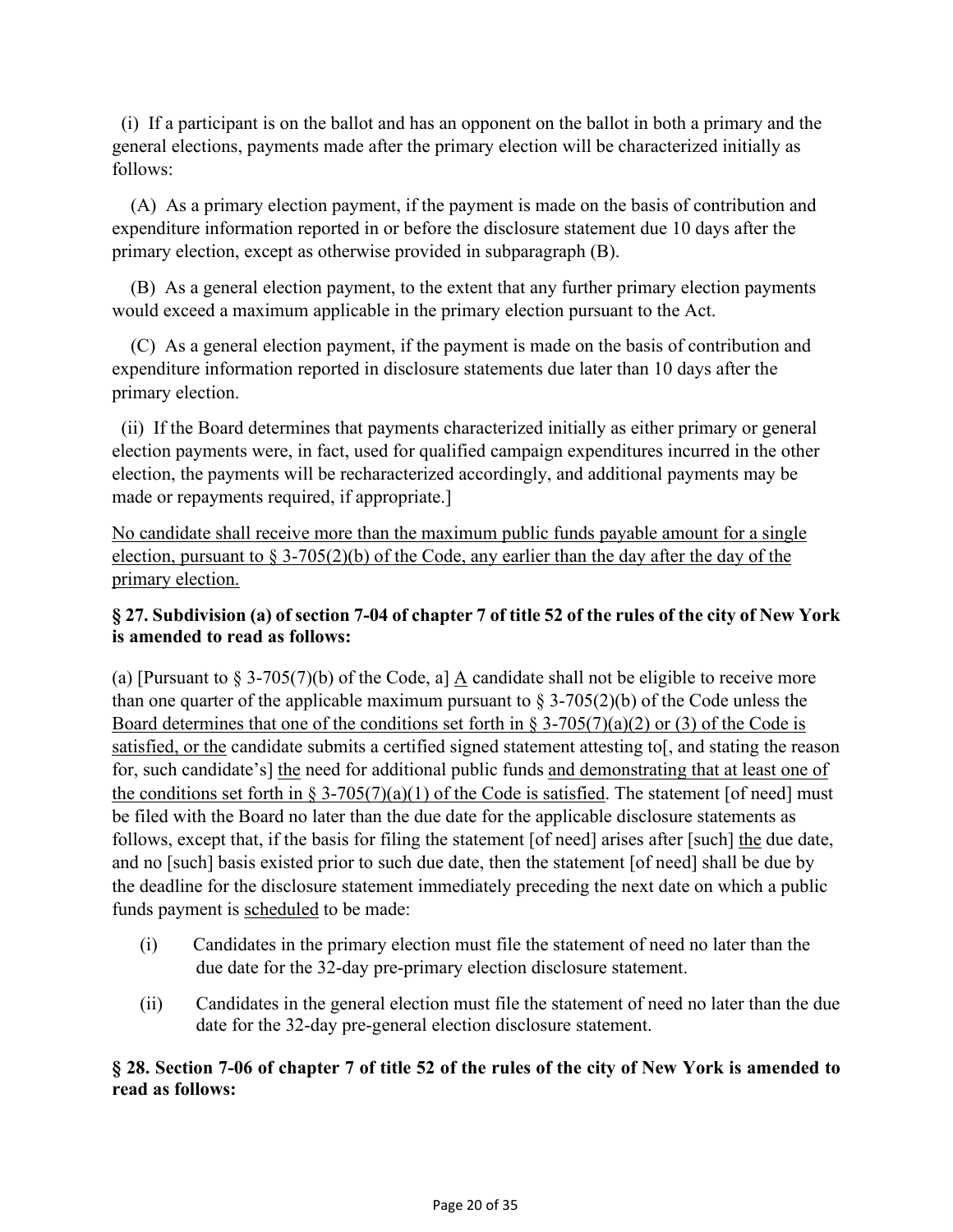**§ 7-06 Withholdings.** The Board may withhold up to 5% of the amount of public funds payable to a candidate until the final pre-election payment for any election in which the candidate is eligible to receive public funds. In addition, the Board may withhold from pre-election public funds payments: (a) a percentage equal to the projected rate of invalid matching claims; (b) an amount equal to any contributions made, received, solicited, or otherwise obtained in violation of any law, pending disgorgement of such contributions to the Fund or refund to the contributor; and [(b)] (c) up to an additional 5% if the Board determines that there is reason to believe that the candidate has failed to comply with the Act, including by failing to adequately respond to a Board request for information or documentation. [Such withholdings] Withholdings shall be subject to post-election audit.

## **§ 28. Subdivisions (f), (g), and (h) of section 9-02 of chapter 9 of title 52 of the rules of the city of New York are amended, and new subdivisions (i) and (j) are added, to read as follows:**

**(f) Ballot disqualification**. Pursuant to §3-709(7) of the Code, a candidate who has been finally disqualified or whose designating or nominating petitions have been finally declared invalid by the Board of Elections or a court [of competent jurisdiction], or whose only remaining opponent has been finally disqualified or whose designating or nominating petitions have been finally declared invalid by the Board of Elections or a court, may not [thereafter] spend public funds for any purpose other than the payment of previous liabilities incurred in qualified campaign expenditures. All public funds in excess of [such] those liabilities previously incurred shall be promptly repaid to the Board[; the]. The amount to be repaid [shall] will be determined in accordance with §3-710(2)(b) of the Code and subdivision (b) of this section. A repayment made pursuant to §3-709(7) [shall] does not [preclude a determination] prevent the Board from determining that an additional repayment is required [pursuant to that or any other provision of the Act].

**(g) Ballot fraud.** Pursuant to § 3-710(3)(a) of the Code, a candidate who has been disqualified by a court [of competent jurisdiction] on the grounds that [such] the candidate committed fraudulent acts in order to obtain a place on the ballot<sup>[</sup>, if such decision is not reversed,] must pay to the Board an amount equal to the total public funds paid to the candidate. Repayments pursuant to this subdivision must be made promptly upon the court's determination of disqualification. No repayment is required if the decision is reversed.

**(h) Failure to actively campaign.** Pursuant to § 3-710(3)(b) of the Code, a candidate who fails to actively campaign for a covered office may be required to repay an amount equal to the total public funds received.

**(i) Ceasing to campaign.** Pursuant to § 3-710(3)(c) of the Code, a candidate who ceases to actively campaign for a covered office may be required to repay an amount equivalent to the amount of public funds paid to the candidate that were not spent on qualified expenditures. Only expenditures incurred prior to the date on which the candidate ceased actively campaigning may be considered qualified expenditures.

**(j) Other reasons for repayment.** The Board may require a candidate to repay public funds because: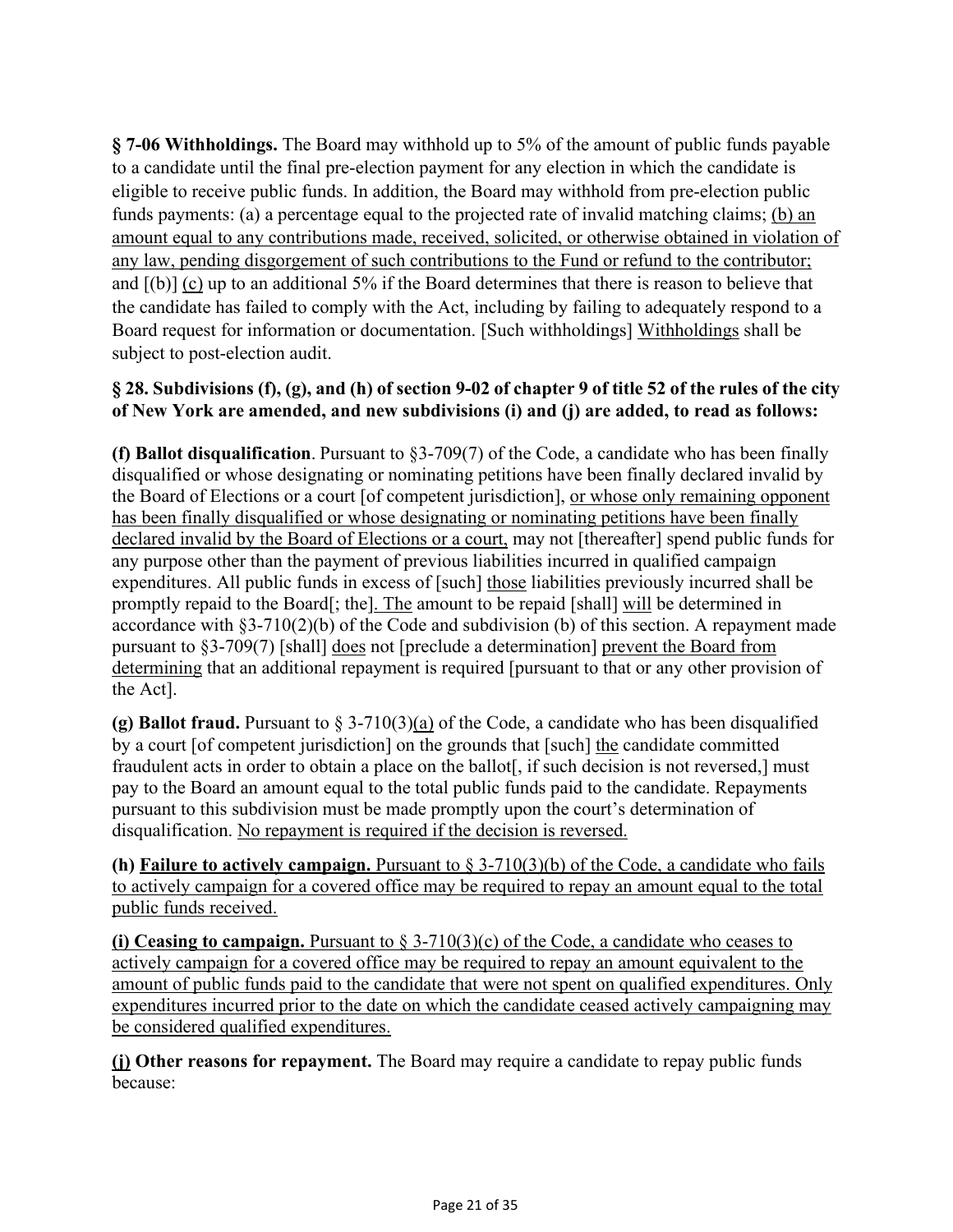(i) the candidate failed to maintain copies of checks or contribution cards that document matchable contributions;

(ii) the public funds paid were based on contributions that were returned or contribution checks that have not been paid;

(iii) the candidate has failed to demonstrate eligibility for the public funds paid  $\lceil \text{and/or} \rceil$  or compliance with Program requirements, including the requirements to appear on the ballot and to be opposed by at least one other candidate on the ballot; or

(iv) a determination pursuant to  $\S$  3-705(6) or (7) of the Code is reversed following reconsideration pursuant to Rule 7-10(b)(vii).

## **§ 30. Paragraph (viii) of subdivision (a) of section 13-02 of chapter 13 of title 52 of the rules of the city of New York is amended to read as follows:**

(viii) the date and amount of each donation returned to a donor, the account from which the funds used to make the return originated, and, if applicable, the number of the [bank or certified] check used to issue the return of funds;

## **§ 31. The definition of the term "electioneering communication" in section 14-01 of chapter 14 of title 52 of the rules of the city of New York is amended to read as follows:**

**"Electioneering communication"** means a communication that: (1) is disseminated by radio, television, cable, or satellite broadcast, is a paid advertisement [such as in a periodical or on a billboard], or is a mass mailing; (2) is disseminated within [30] 60 days of a covered primary, general, or special election<sup>[</sup>, or within 60 days of a covered general election<sup>[</sup>; and (3) refers to one or more clearly identified ballot proposals or candidates for a covered election. Electioneering communication [shall] does not include a [campaign-related] candidate-related communication made by an organization operating and remaining in good standing under § 501(c)(3) of the Internal Revenue Code of 1986.

## **§ 32. Paragraph (i) of subdivision (a) of section 14-03 of chapter 14 of title 52 of the rules of the city of New York is amended to read as follows:**

(i) Disclosure statements are due on January 15, March 15, [May 15, and] July 15, and the fourth Friday in August of the election year.

## **§ 33. Paragraph (iii) of subdivision (a) of section 14-03 of chapter 14 of title 52 of the rules of the city of New York is amended to read as follows:**

(iii) During the 14 days before a primary or general election, [or a related runoff election,] an independent spender must submit a disclosure statement to the Board within 24 hours of distributing any reportable communication, making any reportable expenditure, or receiving any reportable contribution.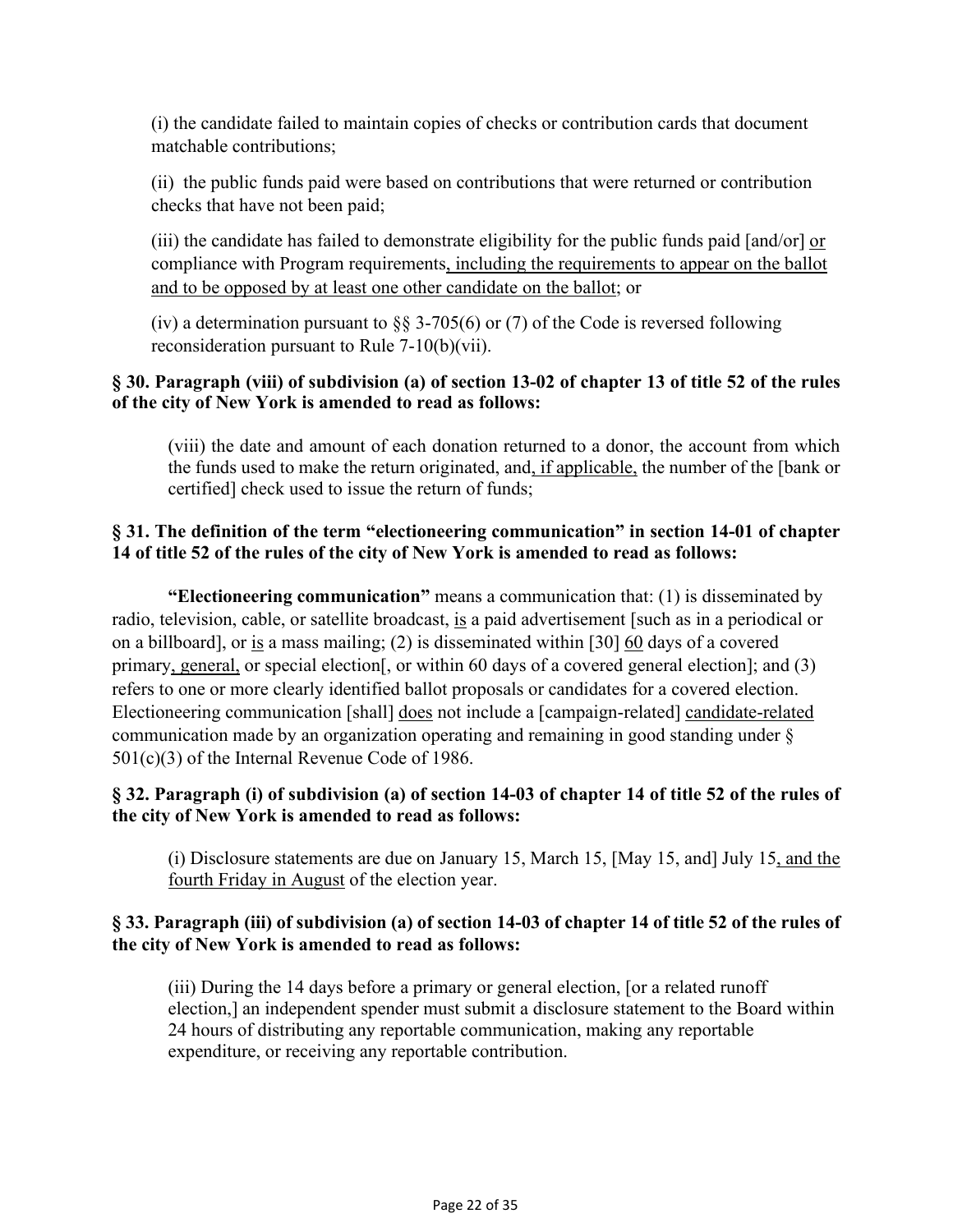### **§ 34. Section 14-09 of chapter 14 of title 52 of the rules of the city of New York is amended to read as follows:**

**§ 14-09 Other provisions concerning independent expenditures.** *See* sections 15-06 (Special elections); [16-07 (Runoff elections);] 10-03 (Enforcement); Chapter 12 (Complaints).

### **§ 35. Clause (1) of subparagraph (B) of paragraph (iii) of subdivision (d) of section 15-02 of chapter 15 of title 52 of the rules of the city of New York is amended to read as follows:**

(1) for candidates in a special election who proceed to raise or spend funds for the following primary or general election, the 27 day post-election disclosure statement described in paragraph (iv) [shall be] is the last statement required for the special election[; provided, however, that if there is a runoff special election, the semi-annual disclosure statement described in paragraph (iv) shall be the last disclosure statement required for all candidates in the special election who continue to raise or spend funds for the following primary or general election, regardless of whether they were candidates in the runoff special election]; and

## **§ 36. Paragraph (v) of subdivision (d) of section 15-02 of chapter 15 of title 52 of the rules of the city of New York is amended to read as follows:**

**(v) [Post-runoff special election] Post-election disclosure statements.** [For runoff special election candidates, post-election] Post-election disclosure statements must be filed 27 days after the special election and on the first January 15 or July 15 following the election. [Candidates in the special election must file both post-runoff special election disclosure statements, regardless of whether they were on the ballot for the runoff special election.]

## **§ 37. Paragraph (ii) of subdivision (e) of section 15-03 of chapter 15 of title 52 of the rules of the city of New York is amended, and a new paragraph (iii) is added, to read as follows:**

(ii) Expenditures incurred outside of the calendar year in which the special election is held are presumed not to be qualified, unless the proclamation and the special election occur in different calendar years.

(iii) It is presumed that the following bills for goods and services are not qualified campaign expenditures:

(A) bills for a special election that are first reported in a disclosure statement submitted later than the first post-election disclosure statement applicable to that special election; and

(B) bills first reported in an amendment to a disclosure statement that is made after the special election.

### **§ 38. Subdivision (e) of section 15-04 of chapter 15 of title 52 of the rules of the city of New York is amended to read as follows:**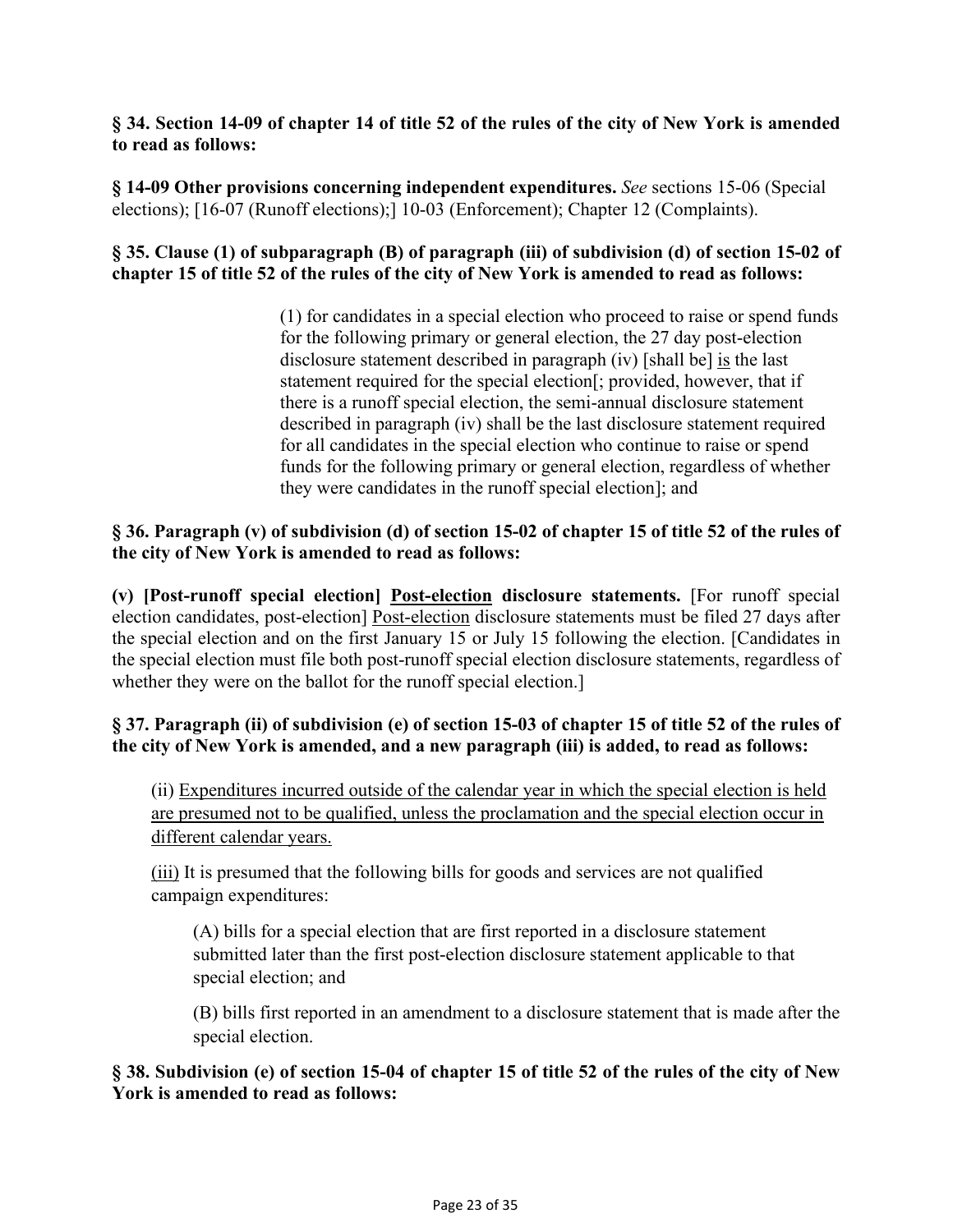**(e) Public funds.** To receive public matching funds, candidates in a special election must meet the same threshold and eligibility requirements as candidates in a primary or general election; provided, however, that the threshold dollar amount of summed matchable contributions shall be halved in a special election for mayor, public advocate, or comptroller. A candidate in a special election shall respond to an invalid matching claims report no later than the deadline set by the Board. The Board shall schedule at least three payment dates in the 30 days prior to a special election.

## **§ 39. Chapter 16 of title 52 of the rules of the city of New York is REPEALED.**

### **§ 40. Chapter 17 of title 52 of the rules of the city of New York is amended to read as follows:**

## **Chapter [17] 16: Voter Education and Engagement**

## **§ [17-01] 16-01 Definitions**

Except as otherwise provided, the definitions set forth in section 1-02 apply in this chapter. In addition[, the following terms mean]:

"**Ballot proposal**" means any proposition, referendum, or other question submitted to New York City voters pursuant to the Charter, the New York Municipal Home Rule Law, or any other law.

"**Candidate print statement**" means the document filed by a candidate containing biographical and other information requested by the Board, and a photograph of the candidate, for inclusion in the printed or online primary or general election Voter Guide.

"**Candidate video statement**" means a video-recorded statement by the candidate for inclusion in the video and online [edition(s)] edition of the primary or general election Voter Guide.

"**Election**" means any primary or general election for the office of mayor, public advocate, comptroller, borough president, or Council member, or a general election in which a ballot proposal is on the ballot, and does not include any special election held to fill a vacancy, [runoff primary election, runoff special election,] or election held pursuant to court order.

"**Registered candidate**" means an individual who has registered or filed a Certification with the Board pursuant to section 2-01 or 2-02 and § 3-703 of the Code.

## **§ [17-02] 16-02 Contents of the Voter Guide**

**(a) Generally**. In addition to any information that the Board determines to be useful for promoting public awareness of the voting process, city government, and the candidates and ballot proposals in an election, the printed and online Voter Guides for an election [shall] will contain: (1) the date of the election; (2) the hours during which the polls will be open; (3) an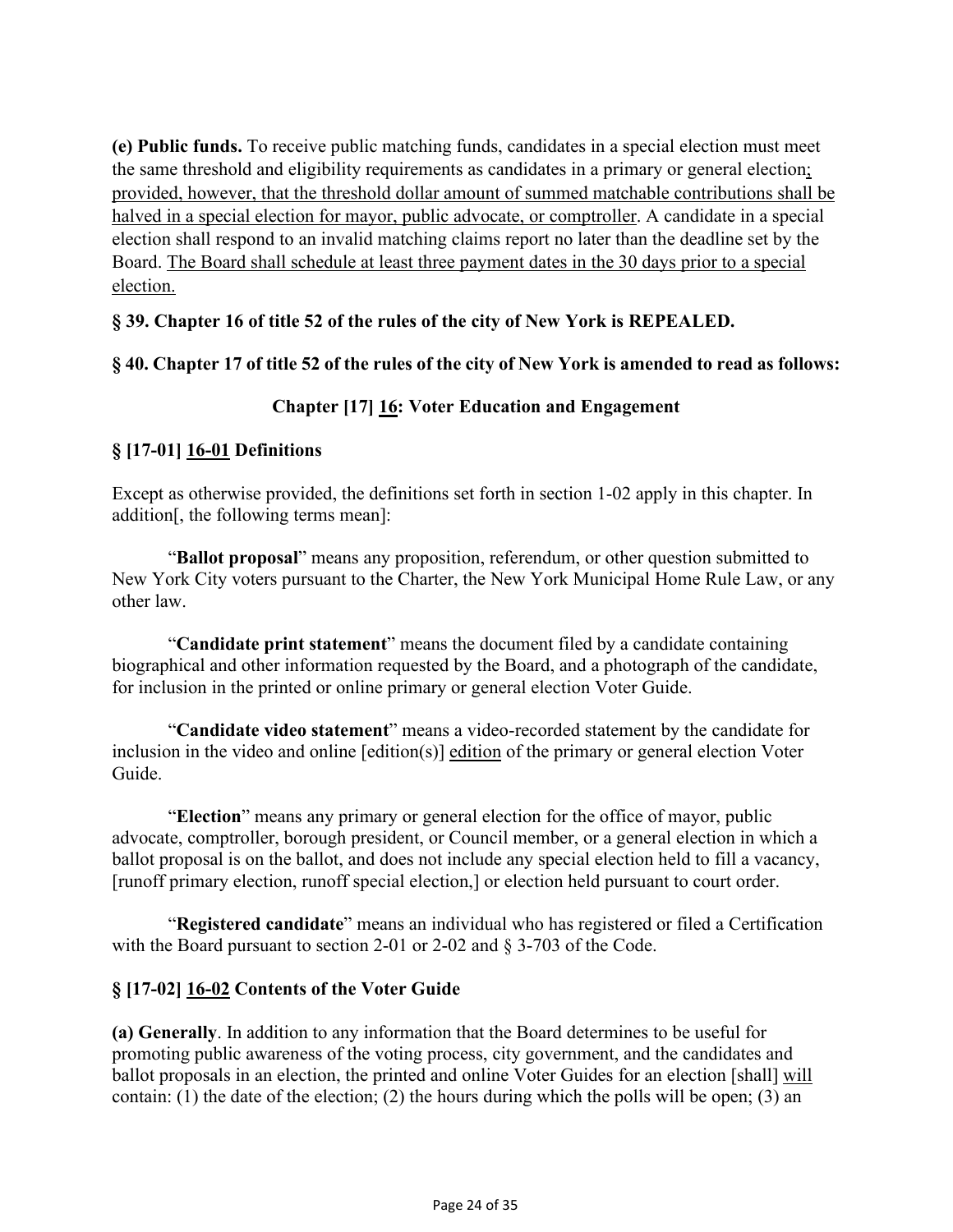explanation of the voter registration process, including deadlines to register for both the primary and general elections; (4) an explanation of how to obtain and cast or mark an absentee ballot; (5) an explanation of how to cast a vote, including write-in votes; (6) information about the boundaries of City Council districts to aid voters in determining their appropriate district; and (7) tables of contents, graphics, and other materials which the Board determines will make the Voter Guide easier to understand or more useful for the average voter.

#### **(b) Candidate statements**

### **(i) Candidate print statements**

- (A) Candidate print statements contain the following biographical information:
	- (1) the name of the candidate;

(2) the political party, if any, in which the candidate is enrolled, and for which party lines the candidate's name will appear on the ballot;

- (3) the previous and current public offices held by the candidate;
- (4) the current occupation and employer of the candidate;
- (5) prior employment and positions held by the candidate;
- (6) the experience the candidate has had in public service;
- (7) the educational background of the candidate;
- (8) a list of the candidate's major organizational affiliations;

(9) information about the candidate's principles, platform, or views, in a form prescribed by the Board; and

(10) such other information as may be determined by the Board and requested of the candidate.

(B) The candidate print statement must be submitted in English.

(C) The photograph of the candidate submitted as part of a candidate print statement must:

- (1) be a recent photograph;
- (2) have a plain background;
- (3) show only the face or the head, neck, and shoulders of the candidate;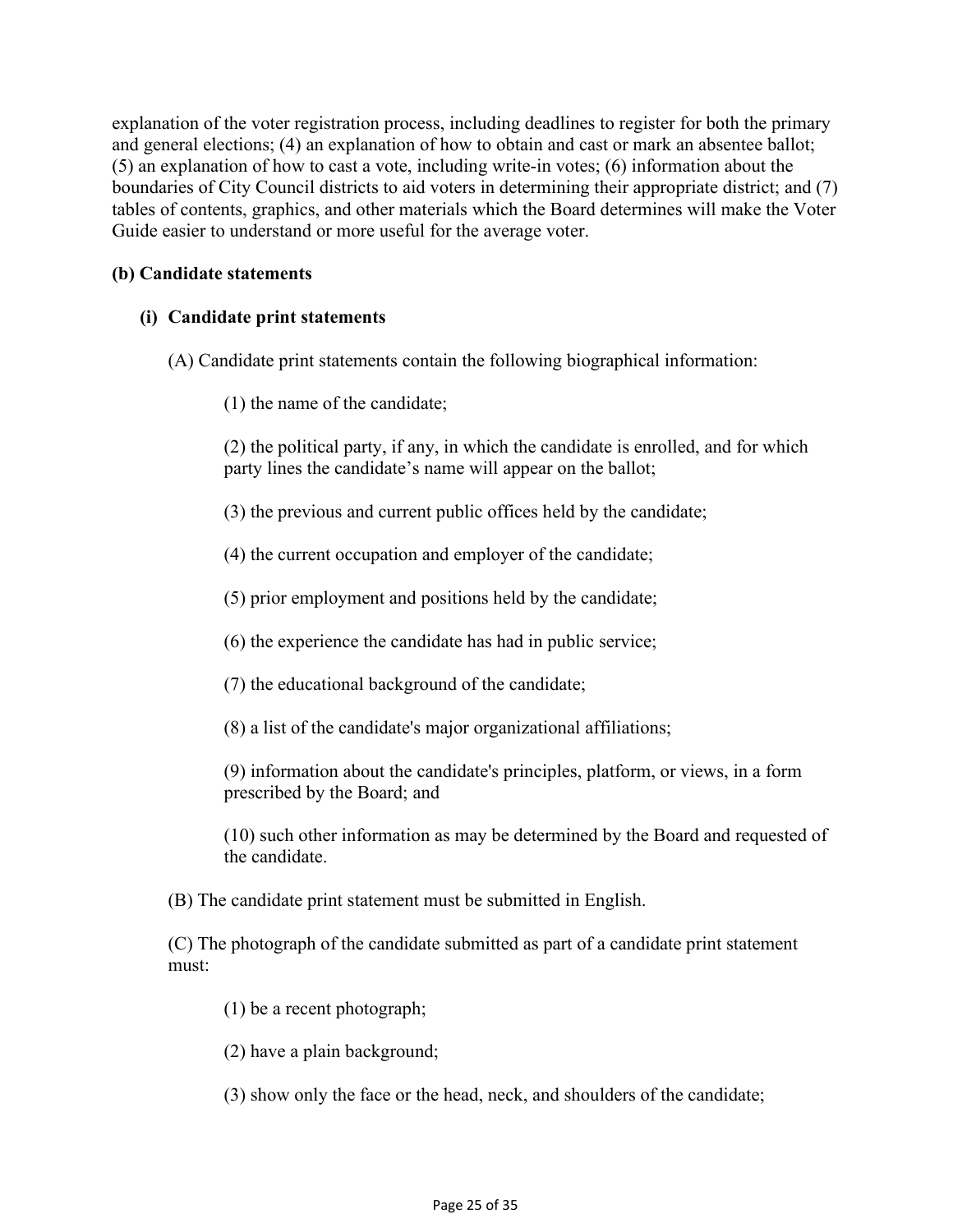(4) not include the hands or anything held in the hands of the candidate;

(5) not show the candidate wearing any distinctive uniform, including [but not limited to] a judicial robe, or a military, police, or fraternal uniform; and

(6) comply with the size and resolution requirements as determined by the Board.

(D) Candidate print statements may not:

(1) refer to any opposing candidate by name;

(2) contain profanity or statements that are patently offensive, obscene, libelous, or defamatory;

(3) assert facts that the candidate knows or should know to be false; or

(4) violate any city, state, or federal law, including regulations of the New York State Public Service Commission.

(E) A candidate print statement that violates any of the requirements outlined in this chapter, as determined by the Board at its sole discretion, [shall] will not be included in the Voter Guide.

#### **(F) Timing of submission.**

(1) In the election year, all registered candidates considering filing designating petitions must submit their complete and final print statements in accordance with a deadline set by the Board.

(2) A candidate not named in a filed designating petition who anticipates filing an independent nominating petition for the general election must submit a candidate print statement on or before the "independent candidates" submission deadline set by the Board.

[(3) Complete and final print statements for the general election Voter Guide must be submitted prior to the publication of the primary election Voter Guide.]

#### **(ii) Candidate video statements.**

(A) Candidate video statements must contain information regarding the candidate's platform and candidacy, and may contain such other information as the candidate may choose[; provided, however], except that the candidate may not:

(1) refer to any opposing candidate by name;

(2) use profanity, or statements, gestures, or materials that are patently offensive, obscene, or pornographic;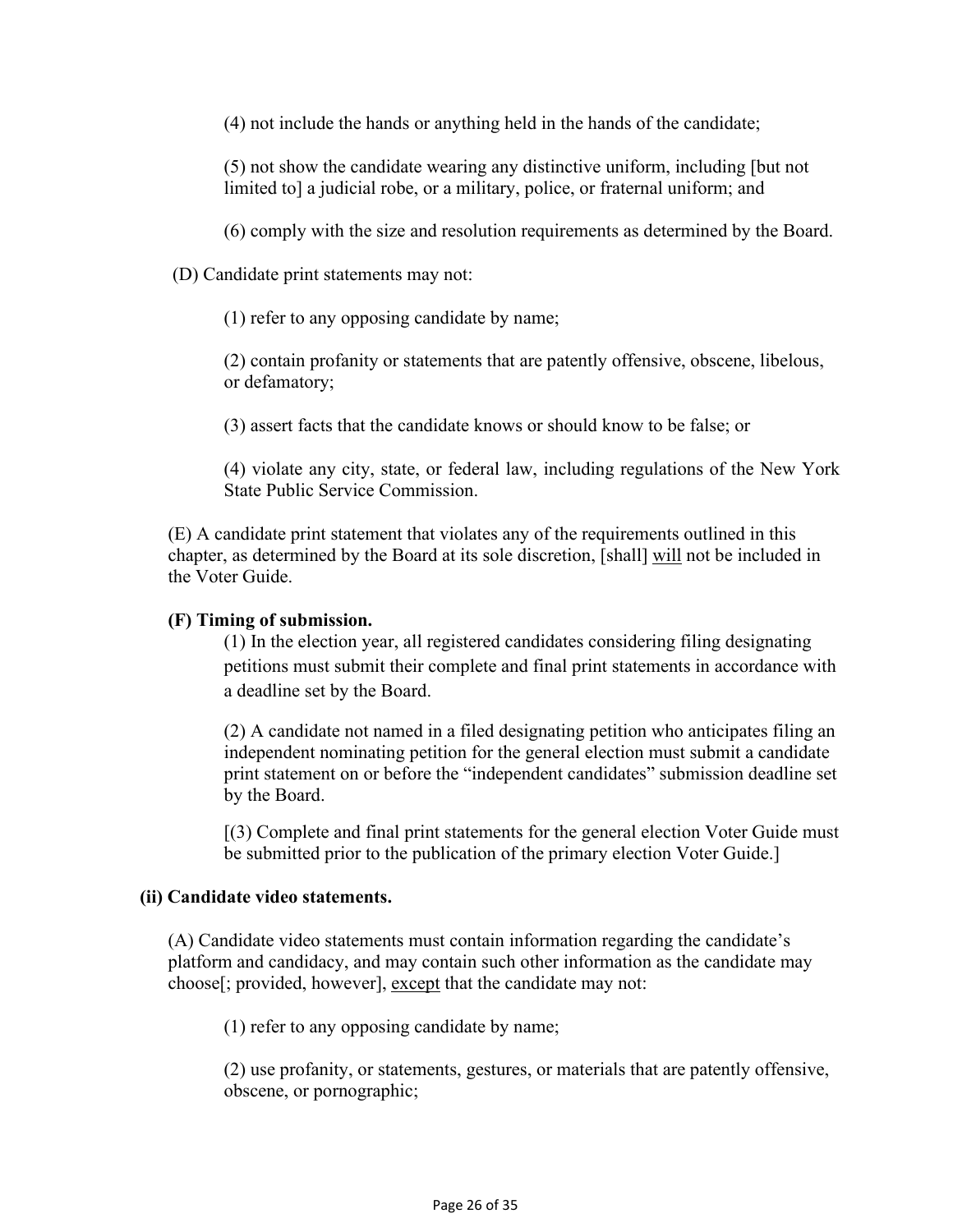(3) make statements that are slanderous, or defamatory, or assert facts that the candidate knows or should know to be false;

(4) engage in any commercial programming or advertising;

(5) display any literature, graphs, or props; or

(6) violate any city, state, or federal law, including regulations of the New York State Public Service Commission and the Federal Communications Commission.

(B) Candidates recording video statements may dress as they choose and are responsible for their own clothing, make-up and hairdressing[; provided, however], except that when recording a video statement, candidates may not:

(1)  $[$ engage in $]$  be  $[$  full $]$  fully or  $[$  partial nudity $]$  partially nude;

(2) wear any distinctive uniform, including [but not limited to] a judicial robe, or a military, police, or fraternal uniform; or

(3) violate any city, state or federal law, including regulations of the New York State Public Service Commission and the Federal Communications Commission.

(C) To ensure that candidate scripts meet the requirements of this section, candidate video statement scripts must be submitted for Board approval [in advance of] before the candidate's scheduled recording session, and on or before the script submission deadline set by the Board. Candidates must follow their approved video statement script during the recording. Recorded statements [shall] will not be edited by the Board or any entity participating in the production of the video edition of the Voter Guide, except that candidate identification and other election information may be displayed.

(D) Only the candidate may appear on camera, and only the candidate may record a candidate video statement.

(E) Candidates [shall be allowed to] may sit or stand while recording statements. Reasonable accommodations for candidates with special needs [shall] will be made.

(F) Video statements shall be recorded in English. Candidates may record a portion of their video statements in a language other than English[; provided, however, that] if the script submitted for Board approval contains both the English and non-English text[,] and an English translation of all non-English text. No additional time will be allotted for statements recorded in multiple languages.

(G) Candidate video statements that violate any of the requirements outlined in this chapter [shall] will not be included in the Voter Guide.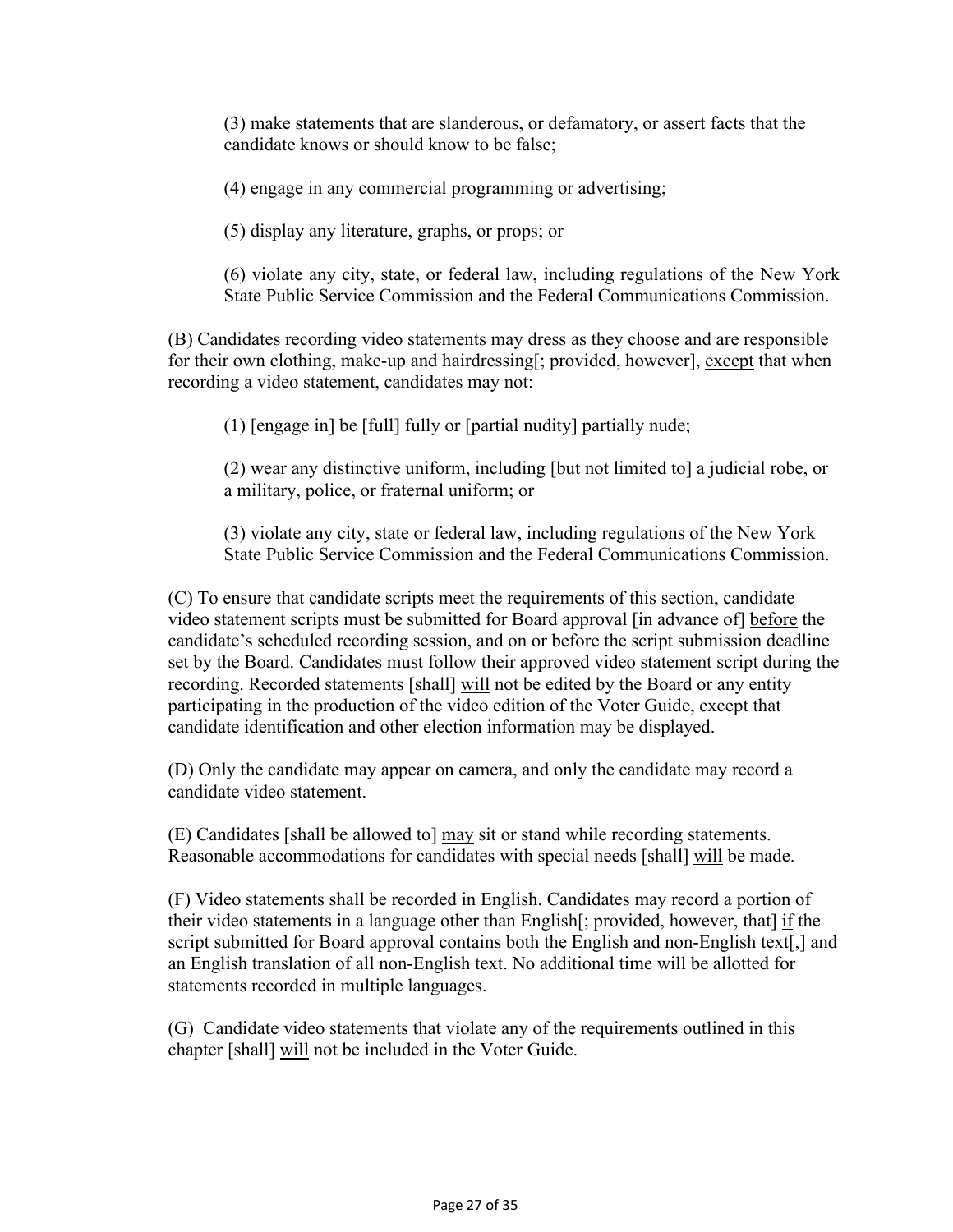**(H) Timing of candidate video statement recordings**. In the election year, the recording schedule for candidates' video statements [shall] will be [provided] given to registered candidates in advance. Appointments for candidate video statement recordings [shall] will be [made at a time within] during the [prescribed] production schedule. A candidate who fails to appear at the scheduled time [shall be deemed to have waived] waives participation in the video edition of the Voter Guide.

#### **(iii) Inclusion of candidate statements in Voter Guide editions.**

**(A) Primary election edition.** [Candidate] Only registered candidates who have met the requirements of this chapter and who are on the ballot in a contested primary will have their candidate print and video statements [shall be] included in primary election editions of the Voter Guide[ only for registered candidates who have met the requirements set forth in this chapter and are on the ballot in a contested primary. In the case of]. Candidates anticipated to appear on the ballot in a contested primary on the date that the primary election print edition goes to press, based on the Board's assessment of information available from the Board of Elections, will have their print statements included in printed editions of the Voter Guide[, print statements of candidates anticipated to appear on the ballot in a contested primary on the date that the primary election print edition goes to press shall be included, based on the Board's assessment of information available from the Board of Elections].

**(B) General election edition.** [Candidate] Only registered candidates who have met the requirements of this chapter and who are on the general election ballot will have their candidate print and video statements [shall be] included in general election editions of the Voter Guide [only for registered candidates who have met the requirements set forth in this chapter and are on the general election ballot]. Candidates who are seeking nomination or election exclusively as write-in candidates [shall] will not be included in the Voter Guide. Candidates anticipated to appear on the general election ballot on the date that the general election print edition goes to press, based on the Board's assessment of information available from the Board of Elections, will have their print statements included in [In the case of] printed editions of the Voter Guide[, print statements of candidates anticipated to appear on the general election ballot on the date that the general election print edition goes to press shall be included, based on the Board's assessment of information available from the Board of Elections]. Candidates running unopposed in the general election [shall] will be included in general election editions of the Voter Guide, except where the only election being covered is uncontested, in which case the Board [shall] will not produce or distribute print or video editions of the Voter Guide, but [shall] will produce an online Voter Guide.

(C) If a candidate in the general election was included in the primary election Voter Guide, then that candidate's primary election Voter Guide statement [shall] will be included in the general election Voter Guide, unless the candidate submits a general election Voter Guide statement on or before the deadline set by the Board. [No modifications or additions to the original statement shall be accepted.]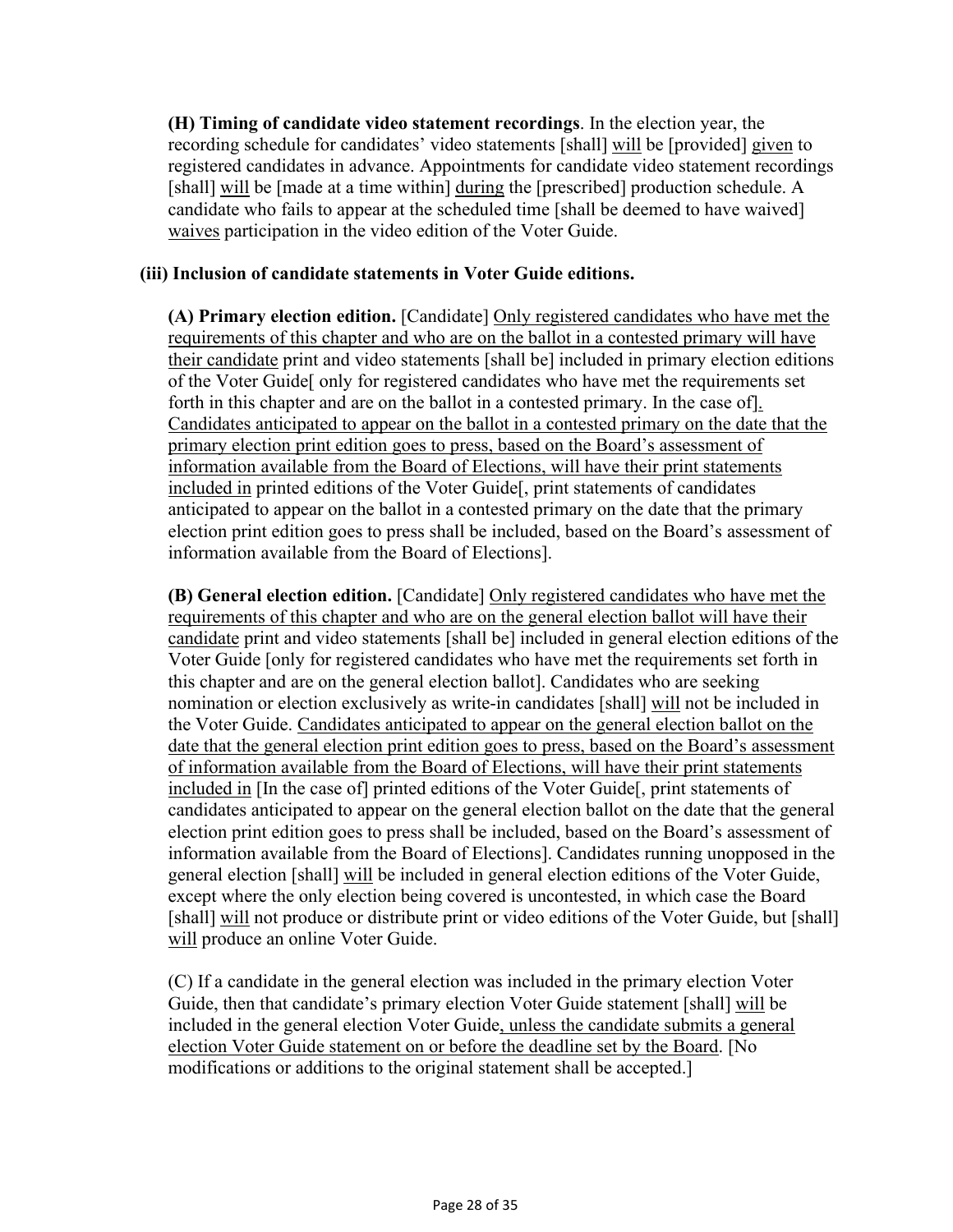(D) Candidates' print statements [shall] will be included in the primary and general election online editions [in accordance with] following the requirements [set forth] in paragraphs (i), (ii), and (iii).

(E) The Board [shall] will not accept a candidate print or video statement unless it is submitted in [a manner provided] the form required by the Board, [includes] including any signatures or notarizations [as may be required by the Board], and unless the candidate has verified that the contents of the submission are true to the best of [such] the candidate's knowledge. The Board may[, at its discretion,] reject any portion of a [candidate] candidate's print or video statement[, or portions thereof,] that it decides [it deems to contain matter that] is obscene, libelous, slanderous, defamatory, or otherwise in violation of these rules.

(iv) Candidate statements must not exceed the length and space limitations provided by the Board. The Board may[, at its discretion,] require that candidate print statements follow a consistent format, and may edit statements to [achieve uniformity of] make them similar in presentation[, conformance with] and length [and space limitations,] and [consistency] consistent with existing law. Candidate video statements that exceed their allotted statement time, as determined by the Board, [shall] will be cut off at the time limit.

(v) A candidate print statement or video script is a written instrument which[, when filed,] becomes part of the Board's records when filed. A candidate may not include any false information in the [such candidate's] print statement or video script. The candidate must verify that [such candidate's] the print statement and video script are true, to the best of [such] the candidate's knowledge. [Knowingly filing a written instrument that contains a false statement or false information is a Class A misdemeanor under New York State Penal Law § 175.30.]

(vi) [With each candidate print statement, the] The Board [shall] will publish one of the following notices with each candidate print statement:

(A) In the case of a participant: "Participant in the Campaign Finance Program" or similar language [to like effect].

(B) In the case of a non-participant: "Not a participant in the Campaign Finance Program" or similar language [to like effect].

## **(c) Ballot proposals**

(i) The print and online editions of the Voter Guide for a general election in which a city ballot proposal is anticipated to appear on the ballot [shall] will contain: (A) the form of each ballot proposal as it will appear on the ballot in the general election; (B) a plainlanguage abstract of each ballot proposal; and (C) to the extent feasible, [the] clearlylabeled major arguments for and against the passage of each ballot proposal[, clearly labeled as such]. If feasible, the Board [shall] will solicit [and accept from the] public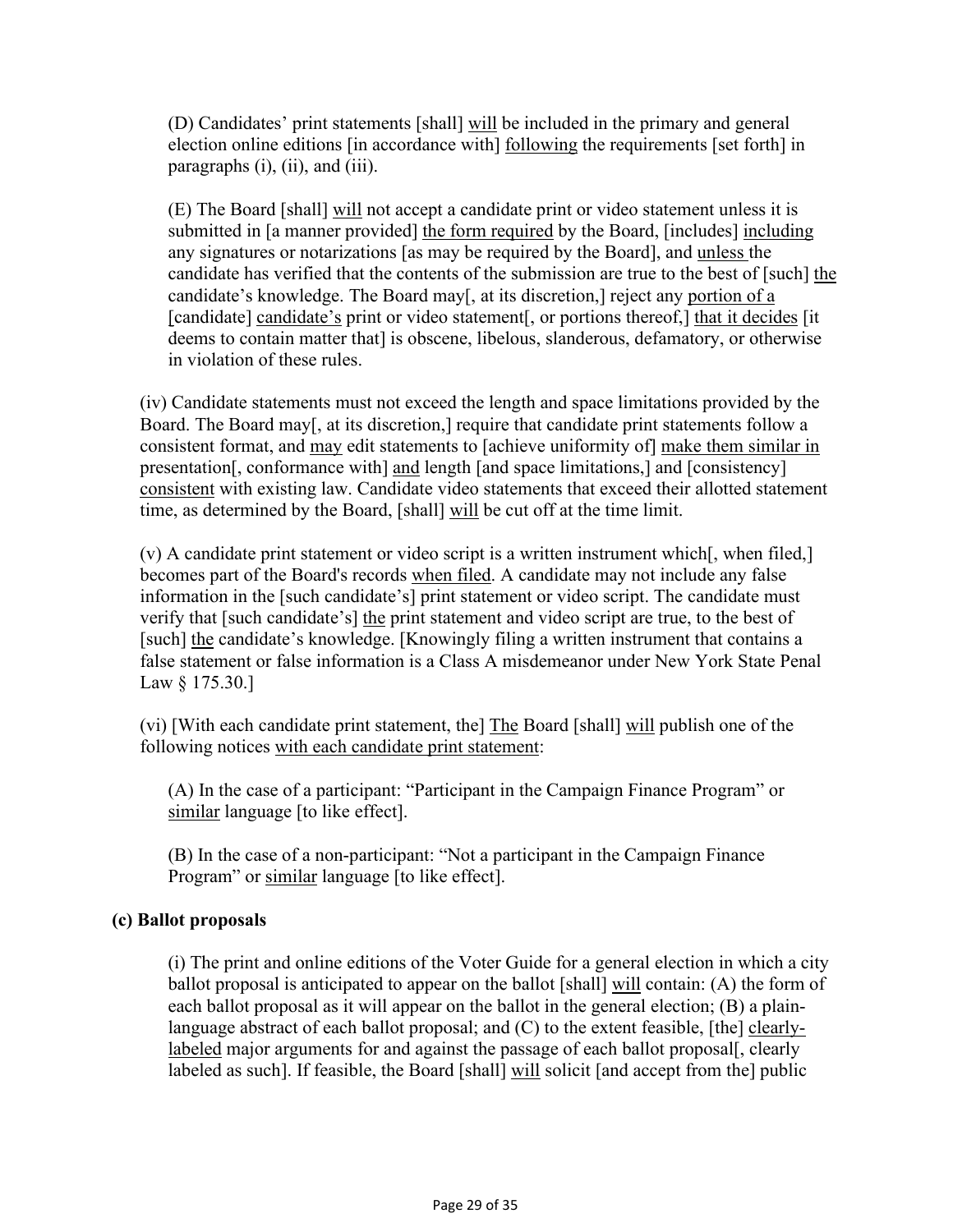statements for and against passage of each ballot proposal for possible inclusion in the Voter Guide for the general election.

(ii) A public statement [shall] will not be accepted by the Board unless it:  $(A)$  is submitted in a form [and manner provided by the Board and includes] the Board requires, including any signatures [required by the Board]; (B) conforms to the length and space limitations [provided by the Board]; (C) identifies the organization, if any, on whose behalf the statement is made; and (D) clearly argues for or against passage of the proposal. No person may submit more than one statement per ballot proposal [pursuant to this paragraph].

**(iii) Board determines whether to publish statements for and against ballot proposals**. With respect to statements for or against passage of ballot proposals, the Board, at its discretion, may determine: (A) not to publish any such statements; (B) not to publish any statement submitted pursuant to paragraph (i) of subdivision (c); (C) to publish any portion of a statement submitted pursuant to paragraph (i) of subdivision (c); and (D) to compose and publish such statements as it deems appropriate.

**(iv) State ballot proposals**. The Board [shall] will include information about state ballot proposals in Voter Guides for a covered office or a city ballot proposal. [At its discretion, the] The Board may produce an online Voter Guide to provide information about state ballot proposals during an election for which no print Voter Guide is produced.

## **§ [17-03] 16-03 Voter Guide publication and distribution.**

(a) The Board [shall] will publish printed Voter Guides in English and Spanish, and in [such] other languages [as may be] required by law. The Voter Guide [shall] will be distributed by mail to each city household in which there is at least one registered voter eligible to vote in the primary or general election, as applicable.

(b) The Board [shall] will produce an online Voter Guide in English and make the translated versions of the printed editions available online.

(c) The Board [shall] may [make all reasonable efforts to] produce a video edition of the Voter Guide for citywide elections[, and shall]. The Board will seek partners for the production, marketing, and broadcasting of video editions of the Voter Guide. The Board [shall] will post online the scripts provided pursuant to section  $[17-02(b)(ii)(C)]$   $[16-02(b)(ii)(C)]$ , along with translations of those scripts into Spanish and [such] other languages [as may be] required by law.

(d) Any conflicts related to the submission or public release of candidate print or video statements [shall] will be decided by the Board.

(e) All decisions made by the Board with respect to any edition of the Voter Guide, including resolution of conflicts, are final.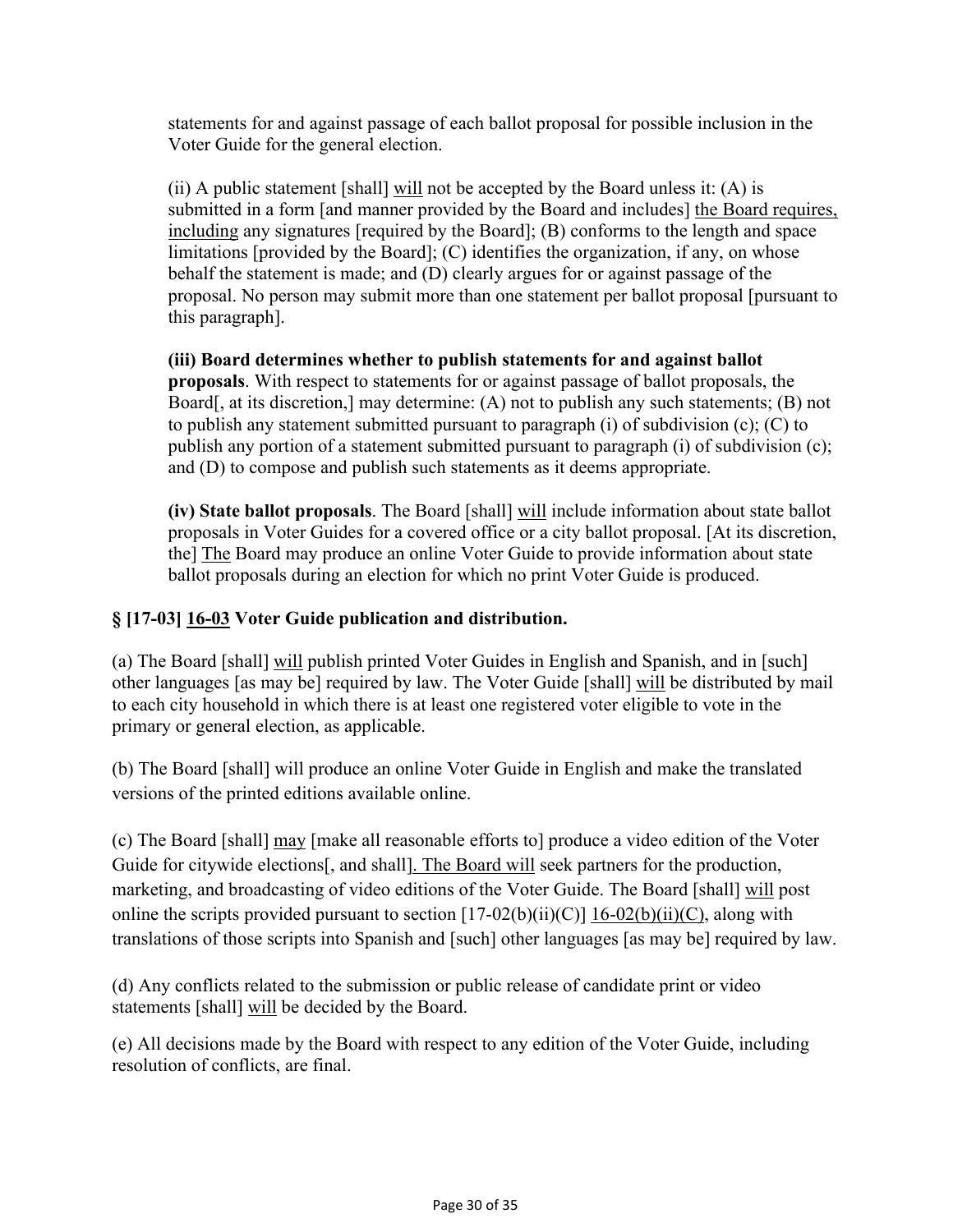(f) The Board [retains] has ownership of[,] and distribution rights to[,] all Voter Guide content, including candidate statements. Unedited candidate statements may be republished or broadcast with the Board's permission.

**§ [17-04] 16-04 Elections not held as scheduled.** Notwithstanding any other provision of this chapter, the Board [shall] will take such actions as are practicable to prepare, publish, and distribute a Voter Guide in a timely manner for an election that is not held as initially scheduled.

## **§ 41. Chapter 18 of title 52 of the rules of the city of New York is amended to read as follows:**

## **Chapter [18] 17: Public Access to Information**

**§ [18-01] 17-01 Records available to the public.** The New York State Freedom of Information Law (FOIL) (Public Officers Law, Article 6, § 84 et seq.) governs public access to the Board's records. The Board may deny access to records or portions of records that are exempted from disclosure by state or federal law.

**§ [18-02] 17-02 Records access officer.** The Board's records access officer is designated by the Executive Director and is responsible for ensuring appropriate agency response to public requests for access to records.

## **§ [18-03] 17-03 Requesting records**

(a) A candidate may request access to records such candidate submitted to the Board by contacting the Candidate Guidance and Policy Unit, which may[, at its discretion,] provide access to such records without a FOIL request.

(b) To request access to Board records, a member of the public must:

- (i) make a written FOIL request in person, by mail, or by email, addressed to the Board's records access officer;
- (ii) reasonably describe the records sought;
- (iii) provide the requestor's name and mailing or email address; and
- (iv) specify preference for inspection of records or copies of records.

(c) Within five business days of receipt of a FOIL request made in accordance with subdivision (b) above, the Board will:

- (i) grant or deny the request, in whole or in part, in writing; or
- (ii) provide: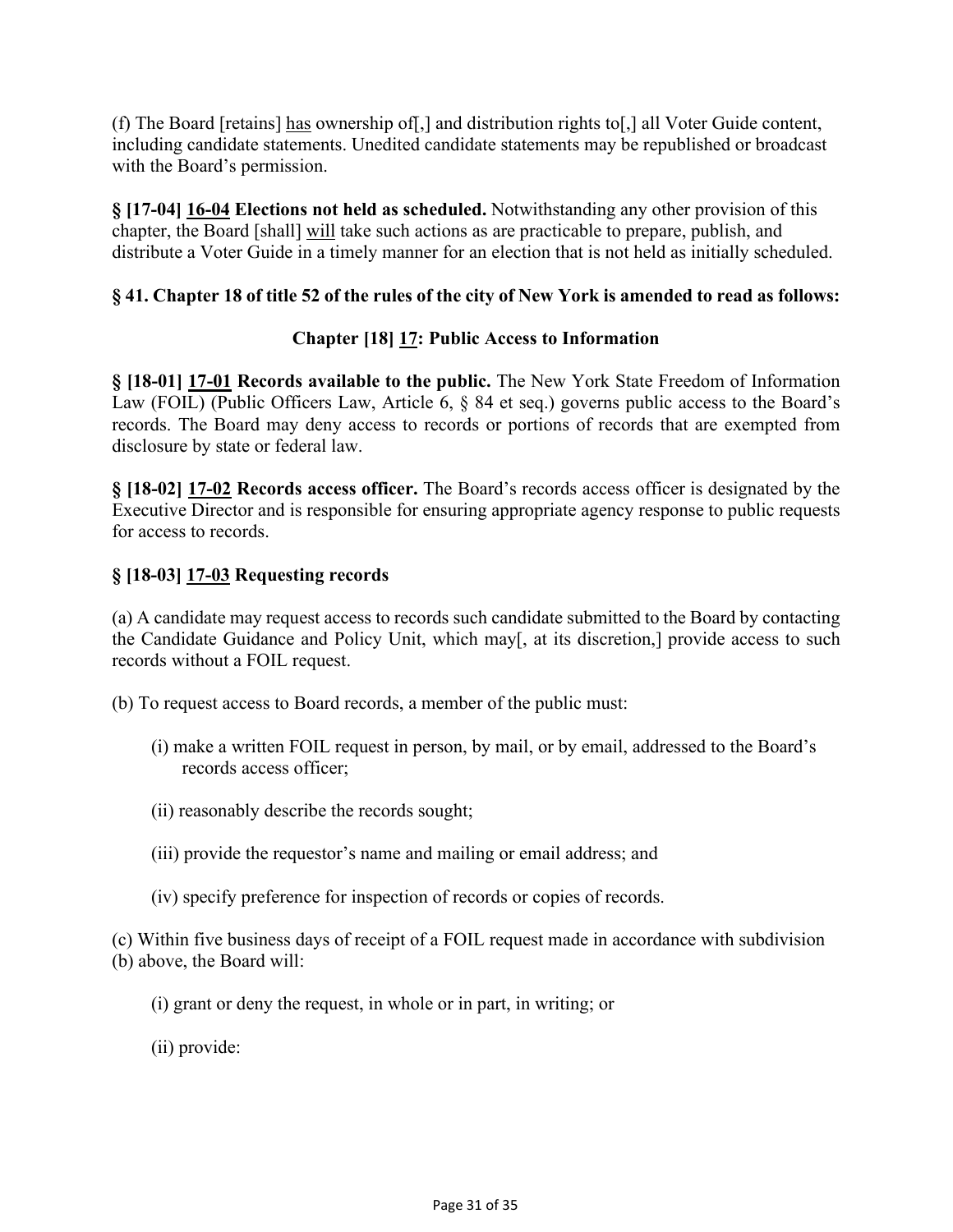(A) a written acknowledgment of the request and state the approximate date on which the request will be granted or denied; or

(B) where circumstances prevent granting or denying the request within 20 business days of the written acknowledgment,

(1) a written statement of the reasons for the delay in making a determination; and

(2) a date, within a reasonable period depending on the circumstances, when the request will be granted or denied.

(d) Where the Board is unable to locate records responsive to the request, the Board, upon request, will certify that:

(i) the Board is not the custodian of such records; or

(ii) such records cannot be found after a diligent search.

(e) Where the request is granted, the Board will:

(i) make records available for inspection:

(A) between the hours of 10:00 a.m. and 4:00 p.m., on business days, Monday through Friday;

(B) at the offices of the Board or another location chosen by the Board;

(C) in quantities that may be limited to the amount available at the time; and

(D) contingent on the requester's promise that the records will not be removed, damaged, marked, or changed in any way during the inspection; or

(ii) make copies of records available in the medium requested, where practicable, upon payment of fees as described in this Chapter, and provide, on request, a certification that the copies are true copies;

(f) Where a request is denied, the Board will explain the reasons for the denial in writing and set forth the right to appeal.

## **§ [18-04] 17-04 Appealing a denial of access to records**

(a) To appeal a denial of access to records, the requester must, within 30 days of the denial, submit a written appeal to the Board's General Counsel including: (i) a copy of the original request;

(ii) a reasonable description of the records to which access was denied; and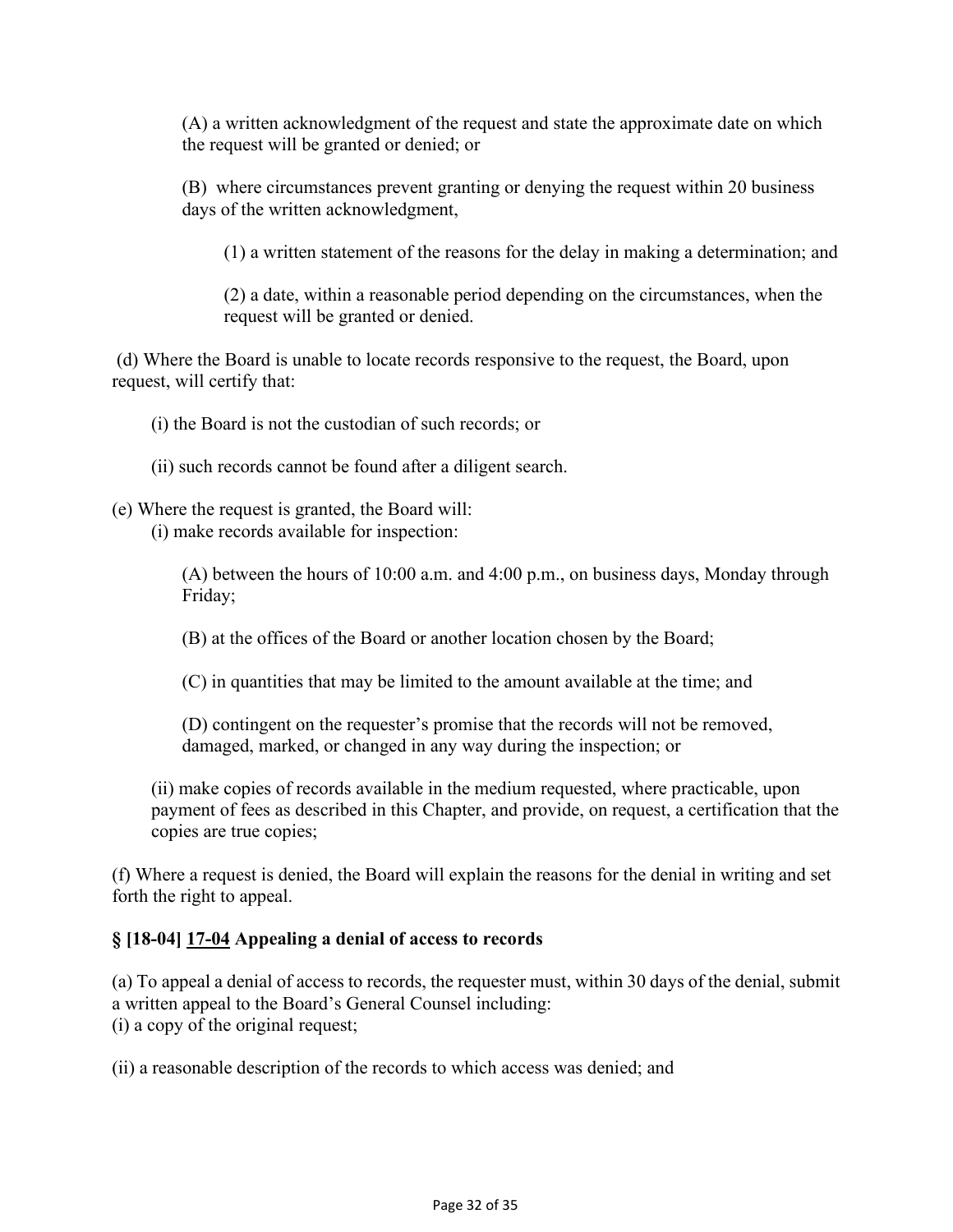(iii) the name and address of the requester.

(b) Upon receipt of an appeal, the Board's General Counsel shall, within 10 business days:

(i) decide the appeal and send a copy of the written decision to the requester; and

(ii) send a copy of the appeal and a copy of the written decision to the Committee on Open Government of the Department of State of the State of New York.

**§ [18-05] 17-05 Fees.** The Board may require payment for copies of records, as follows:

(a) 25 cents per page for photocopies not exceeding 8-1/2 inches by 14 inches; or

(b) the actual cost of reproducing any other record, in accordance with § 87 of the New York Public Officers Law.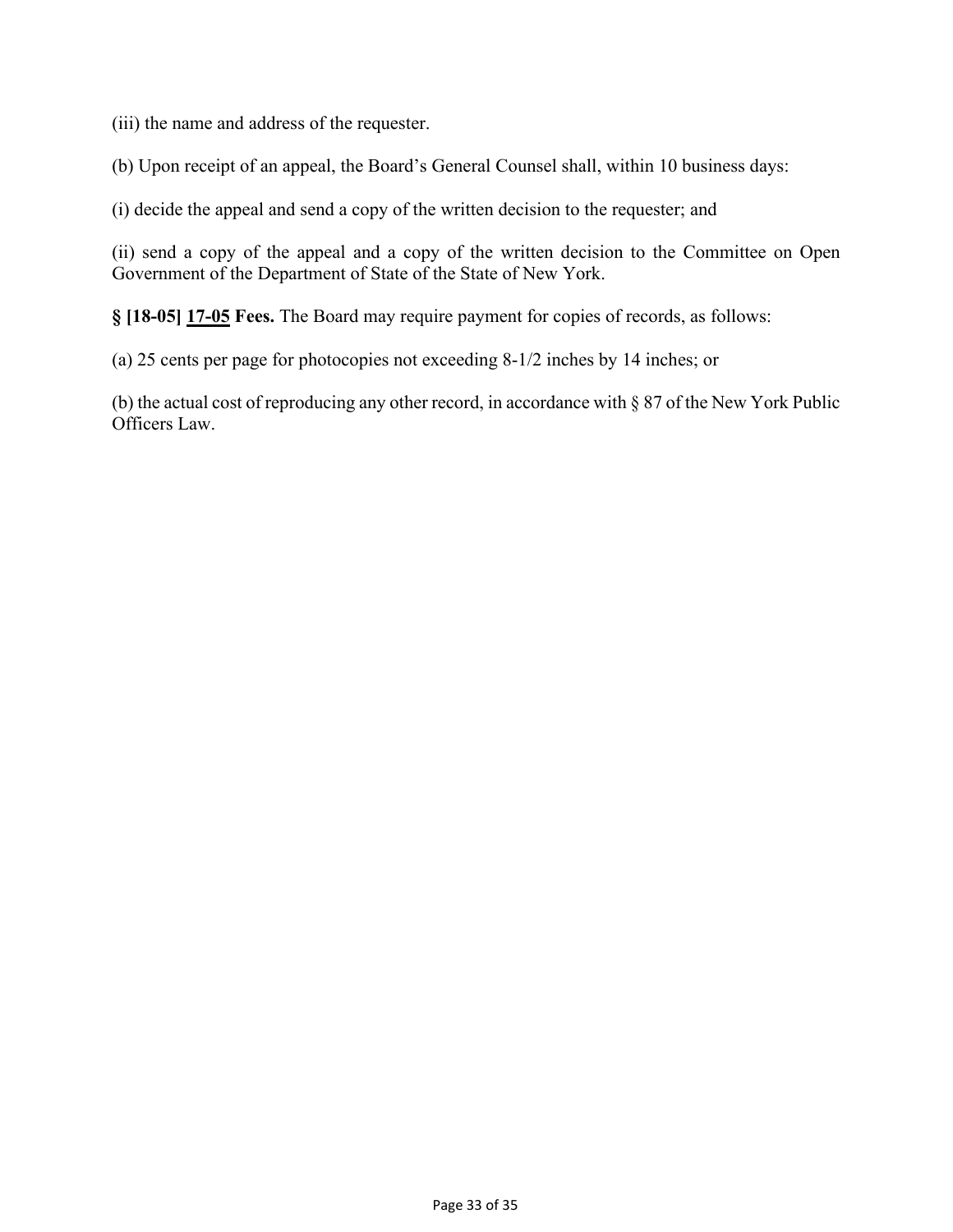### **NEW YORK CITY LAW DEPARTMENT DIVISION OF LEGAL COUNSEL 100 CHURCH STREET NEW YORK, NY 10007 212-356-4028**

## **CERTIFICATION PURSUANT TO**

### **CHARTER §1043(d)**

**RULE TITLE:** Amendments Implementing New Requirements of Local and State Law

#### **REFERENCE NUMBER:** 2020 RG 008

#### **RULEMAKING AGENCY:** Campaign Finance Board

I certify that this office has reviewed the above-referenced proposed rule as required by section 1043(d) of the New York City Charter, and that the above-referenced proposed rule:

- (i) is drafted so as to accomplish the purpose of the authorizing provisions of law;
- (ii) is not in conflict with other applicable rules;
- (iii) to the extent practicable and appropriate, is narrowly drawn to achieve its stated purpose; and
- (iv) to the extent practicable and appropriate, contains a statement of basis and purpose that provides a clear explanation of the rule and the requirements imposed by the rule.

/s/ STEVEN GOULDEN Date: February 12, 2020 Acting Corporation Counsel